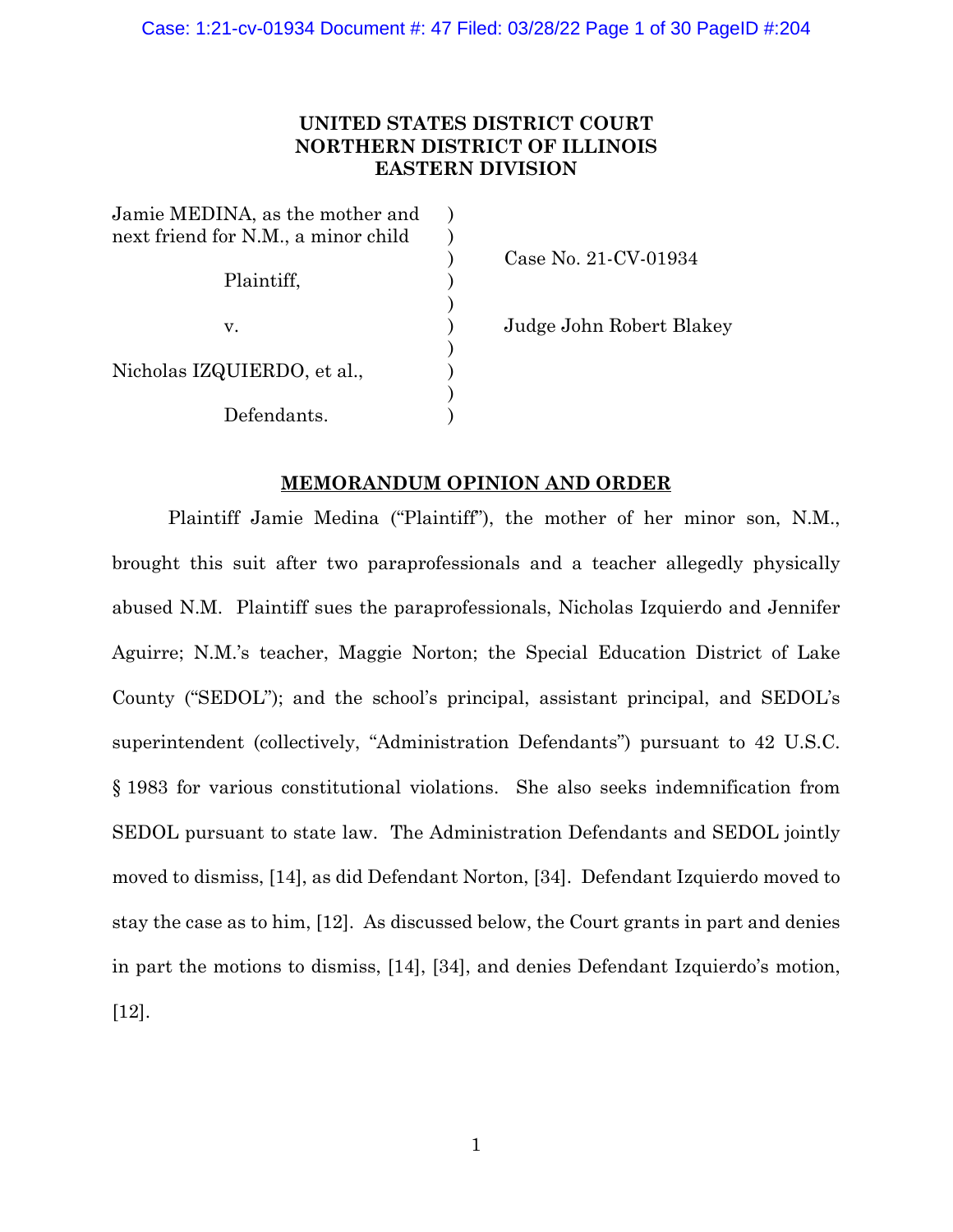### I. **Factual Background**

During the 2018–2019 school year, N.M., a seven-year-old boy with diagnosed behavior disorders requiring specialized assistance, attended Gages Lake School ("Gages Lake"), a special education school in Lake County, Illinois. [1] ¶¶ 6–7. N.M.'s parents chose Gages Lake because it advertised therapies and options to help students like N.M. when they needed to reset and calm down. *Id*. ¶ 29. Prior to enrolling N.M. at Gages Lake, N.M.'s parents told school officials that N.M. did not respond well to "cement rooms" (unpadded isolation rooms). *Id.* ¶ 30.The school officials assured N.M.'s parents that the school had several alternatives to such rooms—a movement room, a library-like calming room, or the principal's office filled with toys and activities—that N.M. could use to calm down. *Id*.

On May 16, 2019, N.M. came home from school upset and in physical pain. *Id.*  ¶ 15. He told his father that his lower back/buttocks area hurt because a paraprofessional, Defendant Nicholas Izquierdo, had forcibly grabbed and pulled his leg, causing him to slam to the ground. *Id*. ¶ 16. Earlier that day, the school's principal, Defendant Kris Bacci, and N.M.'s teacher, Defendant Maggie Norton, had called N.M.'s mother—the Complaint is silent about why they called her—but neither mentioned that N.M. had been injured. *Id*. ¶ 17. After N.M. told his parents about his injuries, the parents called the school. *Id*. ¶ 18. Defendant Norton acknowledged that N.M. "had a hard time in the classroom" that day but denied knowing that N.M. was injured or that Defendant Izquierdo may have hurt him. *Id.* The school's viceprincipal, Defendant Lynn Byron, said that the school would investigate. *Id*.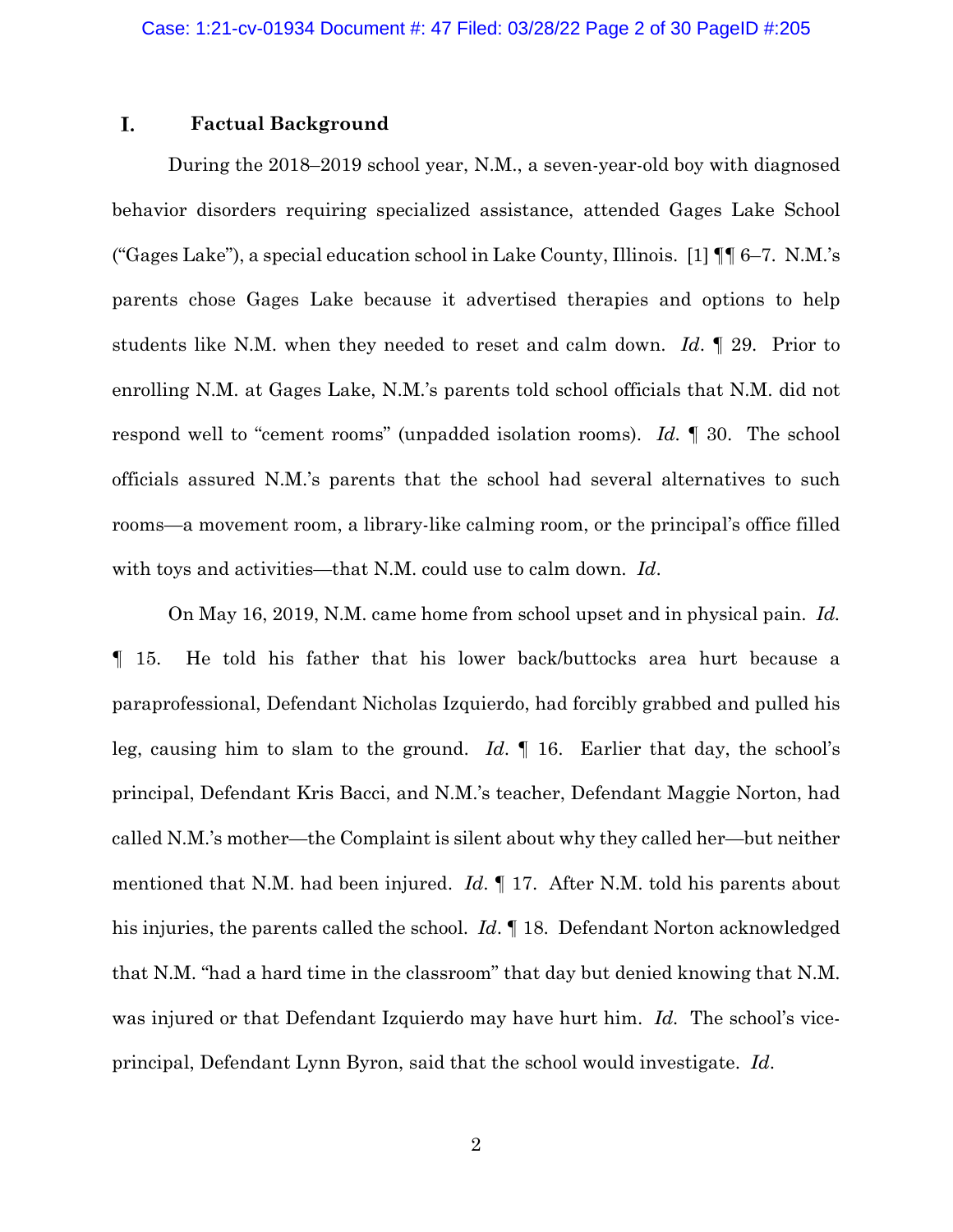## Case: 1:21-cv-01934 Document #: 47 Filed: 03/28/22 Page 3 of 30 PageID #:206

The school questioned Izquierdo, but he lied and said N.M. slipped and fell. *Id*. ¶ 19. Izquierdo also claimed that N.M. said he would falsely tell his parents that Izquierdo tripped him. *Id*. The school officials believed Izquierdo; N.M.'s parents, unconvinced, insisted that Defendants Bacci and Byron review any video surveillance footage. *Id*. ¶¶ 20–21. The school had installed video surveillance cameras in the isolation rooms and in common areas of the school, *id*. ¶ 103, to allow school officials to monitor behavior and "problematic situations, *id.* ¶ 54, and keep the students safe, *id.* ¶ 53. By school policy, Gages Lake kept the video footage for thirty days. *Id*. ¶ 32.

Video footage confirmed N.M.'s allegations against Izquierdo. *Id*. ¶ 22. The footage revealed that N.M. had been placed in an unpadded cement isolation room with Izquierdo. *Id.* **[1]** 25, 28. It revealed that Izquierdo, seated on a rolling chair, tried to snatch N.M.'s legs out from under him. *Id*. ¶ 25. He then cornered N.M., flipped him upside down, stripped off N.M.'s shoes and threw them out of the room. *Id*. ¶ 26. Shortly after, he grabbed and pulled N.M.'s right leg. *Id*. ¶ 27. N.M., his arms flailing, fell to the ground, knocking his head against the cement wall. *Id*. After the school officials viewed the footage, they gave Izquierdo the option to resign, which he accepted. *Id*. ¶¶ 22–23. But the school initially refused to let N.M.'s parents see the footage, only agreeing after the police and DCFS began to investigate. *Id*. ¶ 24.

The school district also began reviewing other video footage that it had from the prior thirty days. *Id*. ¶ 32. They learned that N.M. had suffered other physical abuse. For example, they found that on May 16, 2019, prior to the incident with Izquierdo, N.M.'s teacher, Defendant Norton, had become aggressive with N.M. in the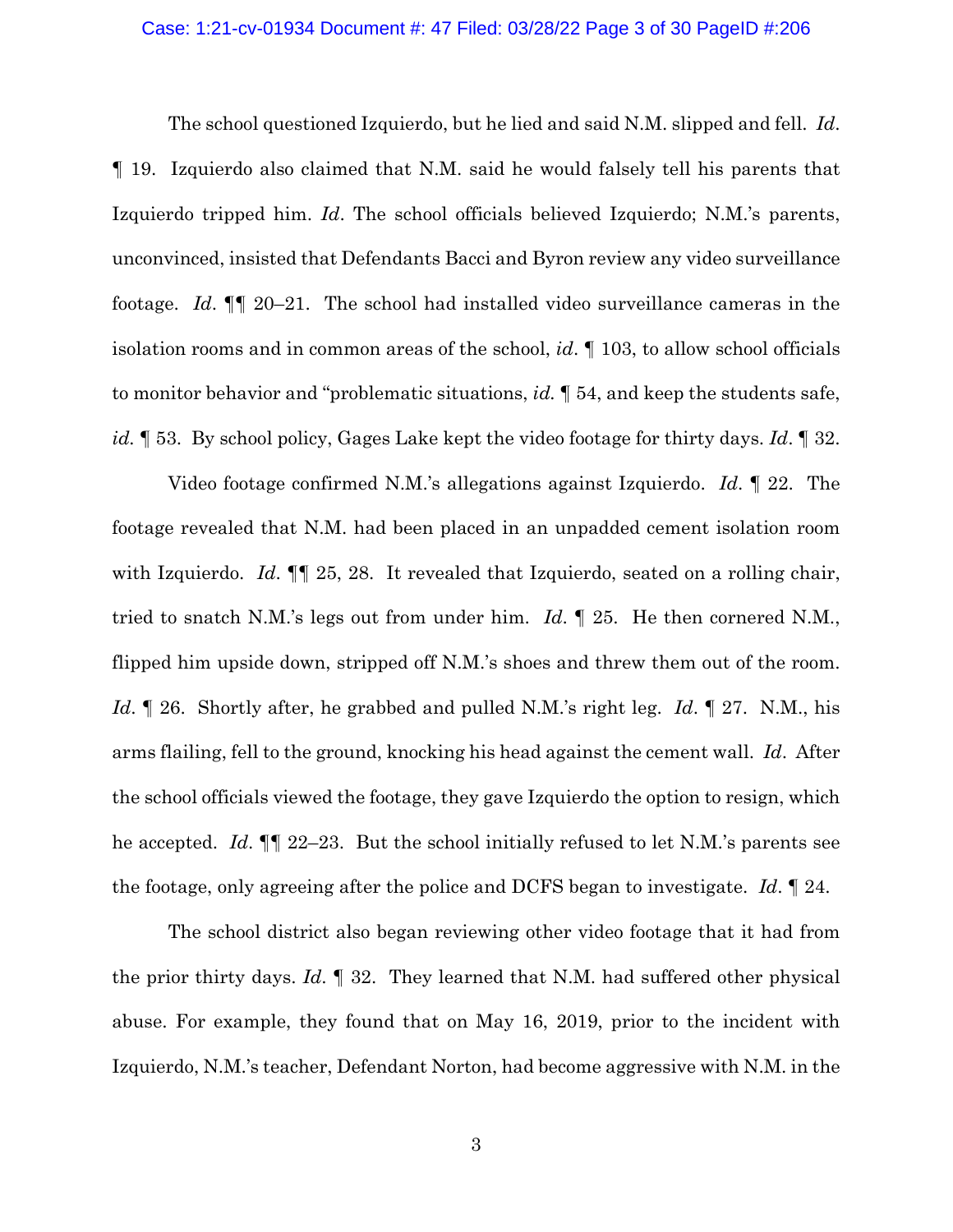## Case: 1:21-cv-01934 Document #: 47 Filed: 03/28/22 Page 4 of 30 PageID #:207

classroom, causing him to retreat and crouch into a fetal position. *Id*. ¶ 40. Norton then grabbed N.M. by the wrists and dragged him down the hall to a paraprofessional. *Id*. Norton had not told N.M.'s parents about this incident when they spoke on May 16, 2019. *Id*. ¶ 41. Initially, the school placed Norton on leave, but then permitted her to continue teaching. *Id*. ¶ 42.

Additional video footage showed that N.M. was also sent to an isolation room with Izquierdo on May 10, 2016, where Izquierdo grabbed and pulled N.M.'s leg and yanked him to the ground by holding his upper body. *Id*. ¶ 34. After N.M. was on the ground, Izquierdo remained in his chair seemingly unconcerned that he may have injured N.M. *Id*. ¶¶ 35–36. Izquierdo kept N.M. in the isolation room for 11 minutes before placing N.M. alone in another room for 40 minutes. *Id.* ¶ 37.

In addition, on April 24, 2019, N.M. was sent to the isolation room after he became upset that he could not use the computer. *Id*. ¶ 44. Another paraprofessional, Defendant Jennifer Aguirre, stayed with N.M. in the isolation room. *Id*. ¶ 45. Video footage, once again, showed physical abuse. Specifically, Aguirre "tossed N.M. into the room" when he first arrived. *Id.* ¶ 46. She then struck N.M.'s knees with her own knee, causing him to fall to the ground. *Id*. ¶ 47. She scolded N.M. while he lay on the ground and he began to exhibit "self-injurious behaviors"—hitting, punching and slapping himself. *Id*. Rather than help N.M. or make sure he did not harm himself, Aguirre walked away, leaving N.M. unsupervised. *Id.* A moment later, N.M. began banging his head against the cement wall. *Id*. When N.M. later tried to leave the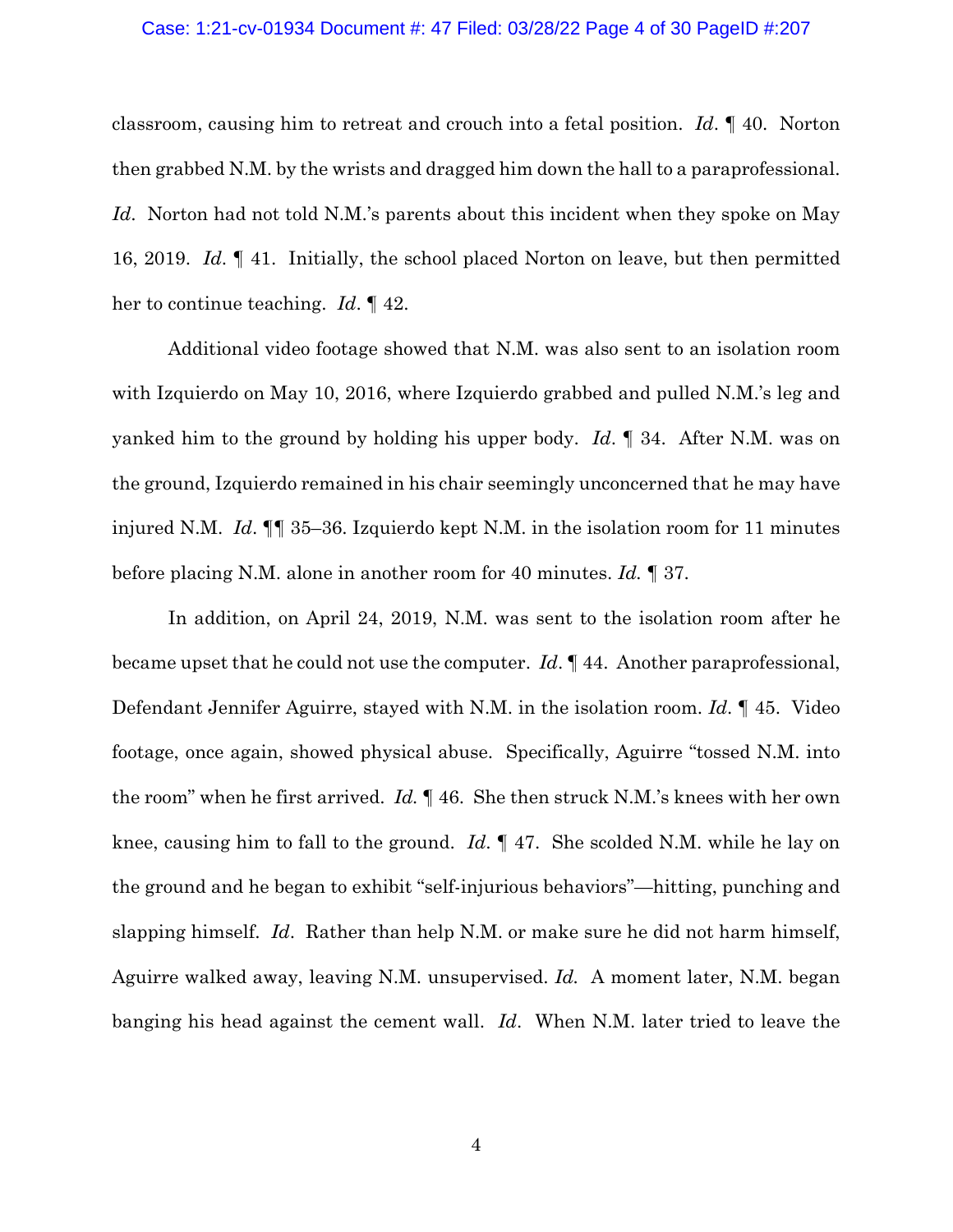## Case: 1:21-cv-01934 Document #: 47 Filed: 03/28/22 Page 5 of 30 PageID #:208

room, Aguirre returned, picked him up and "tossed him back in the room and proceeded to kick him." *Id. ¶ 48.* 

Then around May 3, 2019, N.M. was sent to an isolation room for 25 minutes as punishment for touching things in the classroom. *Id.* ¶¶ 49, 52. Aguirre, assigned to the isolation room with him, ripped off the hat he had worn for Hat Day, grabbed him by the wrist and threw him to the ground. *Id*. ¶ 51.

Ultimately, N.M.'s parents learned that N.M. had been sent to an isolation room over 60 times during the school year, all without any notice to them. *Id.* ¶ 58. During the school year, N.M.'s parents noticed that N.M. became afraid to stay alone, even to use the bathroom. *Id.* ¶ 60. They initially ascribed his behavior to typical childhood fears, but now believe his fear stems from the school repeatedly placing him in isolation rooms. *Id.*

DCFS also investigated and reviewed video footage; they found that Defendants Aguirre and Izquierdo had also abused other children in isolation rooms. For example, on April 30, 2019, Aguirre pinned another seven-year-old boy to the wall; when he became upset and kicked her, she grabbed him by the neck and threw him to ground. *Id*. **[64.** On May 1, 2019, Izquierdo grabbed a five-year-old boy's leg, causing the boy to fall on his arm. *Id*. ¶ 65. Then on May 8, 2019, Izquierdo pushed an 8-year-old boy in his chest, causing him to fall. *Id.* 

In all, in a one-month period, Gages Lake staff physically abused, at the very least, eight students in isolation rooms. *Id. ¶* 66*.* In addition, during the 2018–2019 school year, Gages Lake placed students in isolation rooms 1,700 times; 23 percent of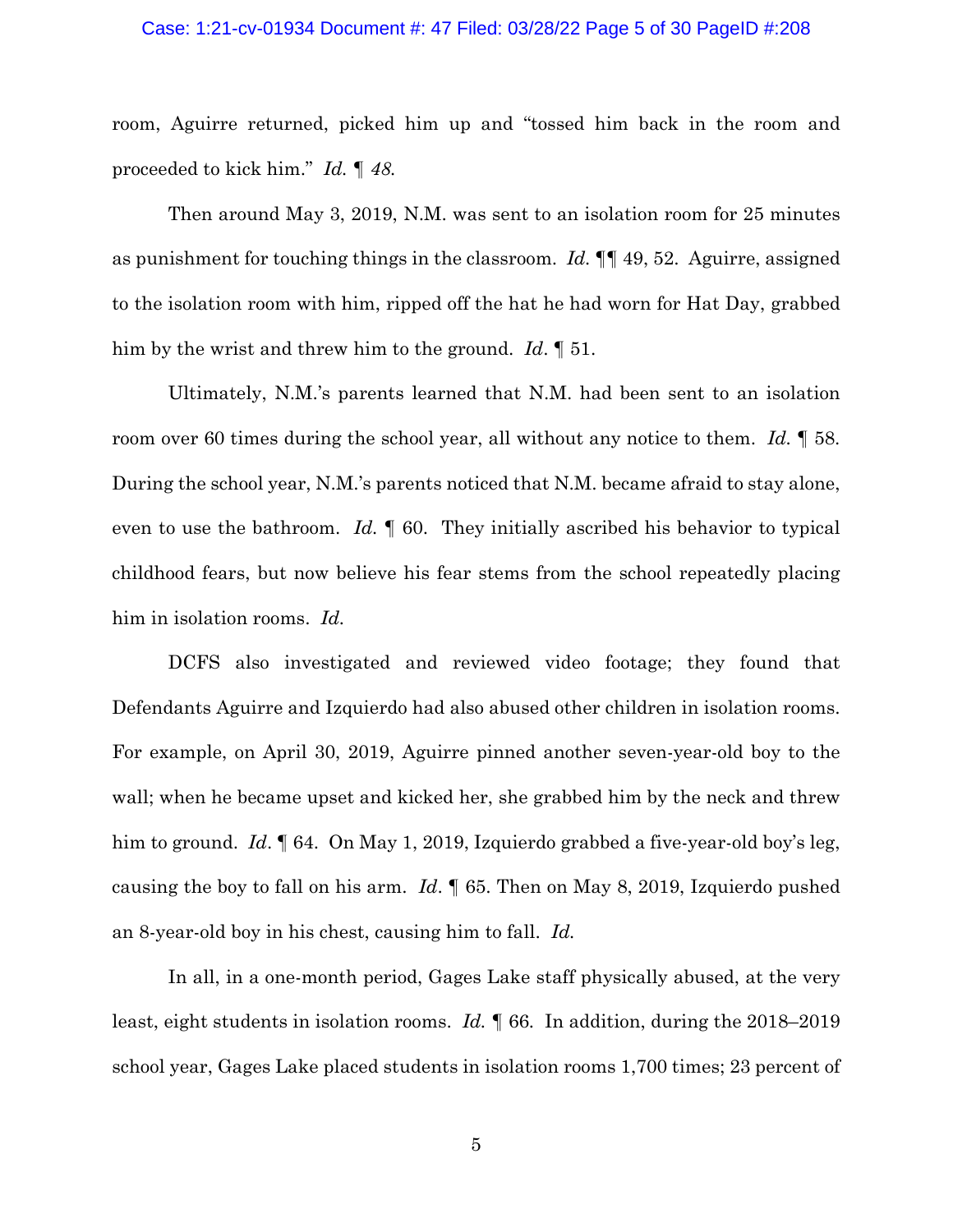## Case: 1:21-cv-01934 Document #: 47 Filed: 03/28/22 Page 6 of 30 PageID #:209

these were punitive and not for safety reasons. *Id*. ¶ 61. DCFS opened 21 investigations of possible abuse, *id*. ¶ 62. In August 2019, while the state was investigating Aguirre, she committed suicide.[1](#page-5-0) *Id*. ¶ 68. In October 2019, the state criminally charged Izquierdo with six counts of child endangerment. *Id*. ¶ 67.

On April 12, 2021, Plaintiff filed suit in this Court pursuant to 42 U.S.C. § 1983. She sues Defendants Norton, Izquierdo and Aguirre for unreasonable seizure and excessive force in violation of the Fourth and Fourteenth Amendments. [1] (Count I). She also sues them, Defendants Bacci, Byron, and SEDOL's Superintendent Valerie Donnan (collectively "Administration Defendants"), and Defendant SEDOL for violating N.M.'s Fourteenth Amendment substantive due process rights by creating an environment that allowed the abuse to "flourish" (Count II), and for failing to intervene to prevent N.M.'s injuries, *id.* (Count III). Against SEDOL, she brings a § 1983 *Monell* claim (Count IV) and seeks indemnification pursuant to state law, *id*. ¶¶ 108–11. She sues the individuals in both their individual and official capacities. *Id.* at 1.

The Administration Defendants, Defendant SEDOL and Defendant Norton moved to dismiss all claims against them. [14], [34]. Defendants Izquierdo and Aguirre did not move to dismiss, but Izquierdo moved to stay the case as to him while his criminal case remains pending. [12].

In responding to the motions to dismiss, Plaintiff abandoned certain claims as to certain Defendants. [21], [42]. First, she concedes that she cannot maintain

<span id="page-5-0"></span><sup>1</sup> Plaintiff sues her estate.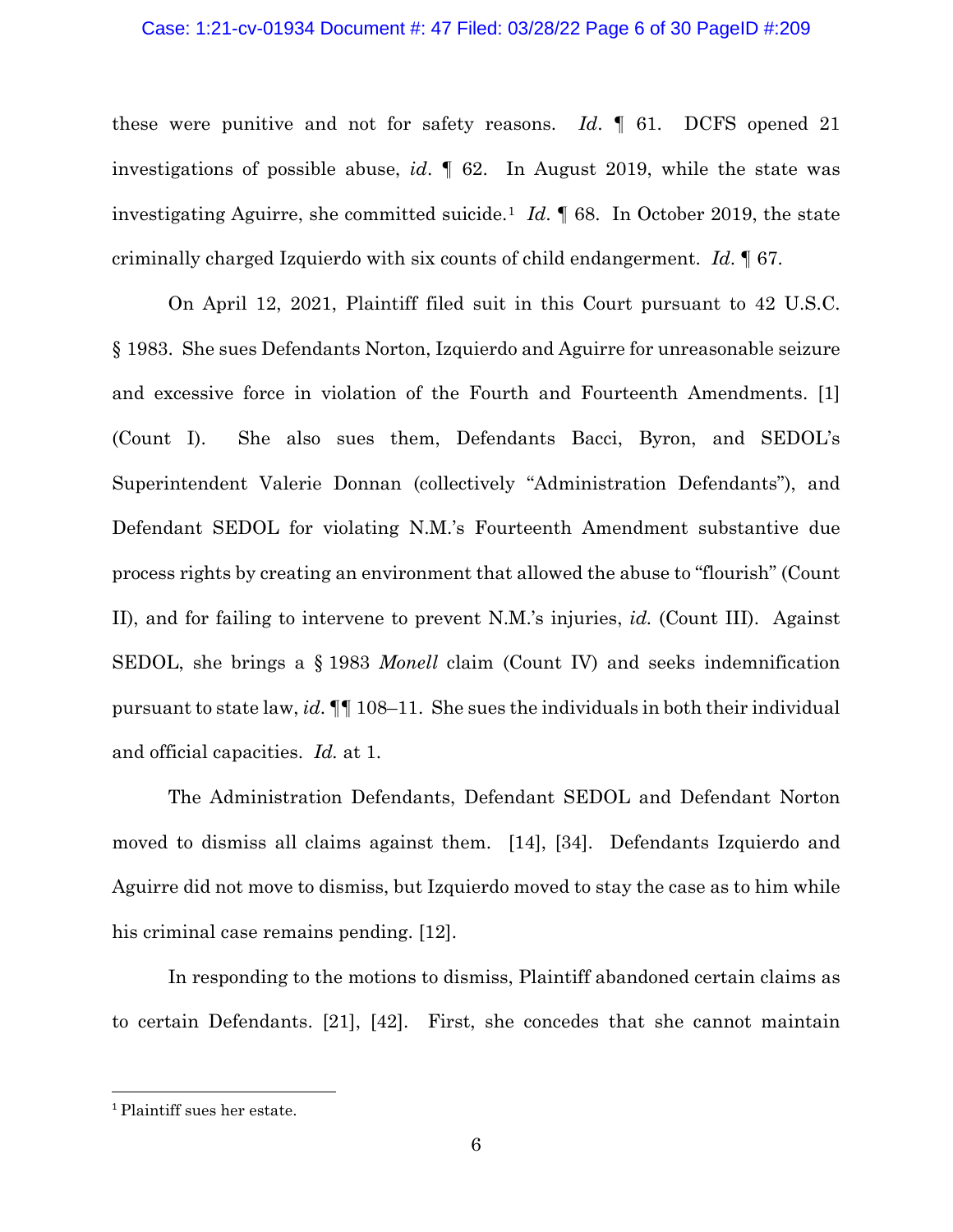## Case: 1:21-cv-01934 Document #: 47 Filed: 03/28/22 Page 7 of 30 PageID #:210

Fourteenth Amendment claims against Defendant Norton because Plaintiff believes that Norton's conduct—cornering N.M. and then dragging him down the hall by his wrists—"while unreasonable, does not literally shock the conscience." [4[2](#page-6-0)] at 4.<sup>2</sup> Thus, as to Defendant Norton, Plaintiff abandons her Count I claim based upon a Fourteenth Amendment theory only, and her Count II substantive due process claim. Plaintiff also abandons her claims against the Administration Defendants and Defendant Norton in their *official capacities*. [21] at 3 n.1. [3](#page-6-1) Finally, she abandons Counts II and III against Defendant SEDOL. [21] at 12 n.2.

That leaves the following claims against the moving defendants: (1) Count I Fourth Amendment violation against Defendant Norton; (2) Count II Fourteenth Amendment substantive due process claim against the Administration Defendants; (3) Count III "failure to intervene" claim against the Administration Defendants and

<span id="page-6-0"></span><sup>2</sup> Even if the force Norton used against N.M. arguably shocks the conscience, Plaintiff still may not be able to pursue a Fourteenth Amendment claim against Defendant Norton. The Supreme Court has instructed that "if a constitutional claim is covered by a specific constitutional provision, such as the Fourth or Eighth Amendment, the claim must be analyzed under the standard appropriate to that specific provision, not under the rubric of substantive due process." *United States v. Lanier*, 520 U.S. 259, 272 n.7 (1997) (citing *Graham v. Connor*, 490 U.S. 386, 394 (1989)). The Seventh Circuit has found that the Fourth Amendment governs claims for unreasonable seizure and excessive force in the school context at least where the excessive force is incidental to a seizure. *See Wallace by Wallace v. Batavia Sch. Dist. 101*, 68 F.3d 1010, 1012 (7th Cir. 1995) ("We do not believe the Fourteenth Amendment's Due Process Claus affords Wallace any greater protection than the Fourth Amendment"). Plaintiff also brought a Fourth Amendment claim against Norton (Count I), which she did not abandon.

<span id="page-6-1"></span><sup>3</sup> Plaintiff does not explicitly concede her official capacity claims against Defendant Norton, but she fails to respond to Defendant Norton's arguments on the official capacity claims against her, and instead only argues about Norton's individual liability. [42], [45] at 2–3. Accordingly, Plaintiff waived her official capacity claims against Defendant Norton, as well. Further, dismissal remains warranted regardless of waiver because Plaintiff also sues SEDOL and official capacity claims against individual school personnel should be dismissed when they are duplicative to those alleged against the governing school body. *See Jaythan v. Bd. of Educ. of Sykuta Sch.*, 219 F. Supp. 3d 840, 844 (N.D. Ill. 2016) (dismissing official capacity claims against individual teachers as duplicative).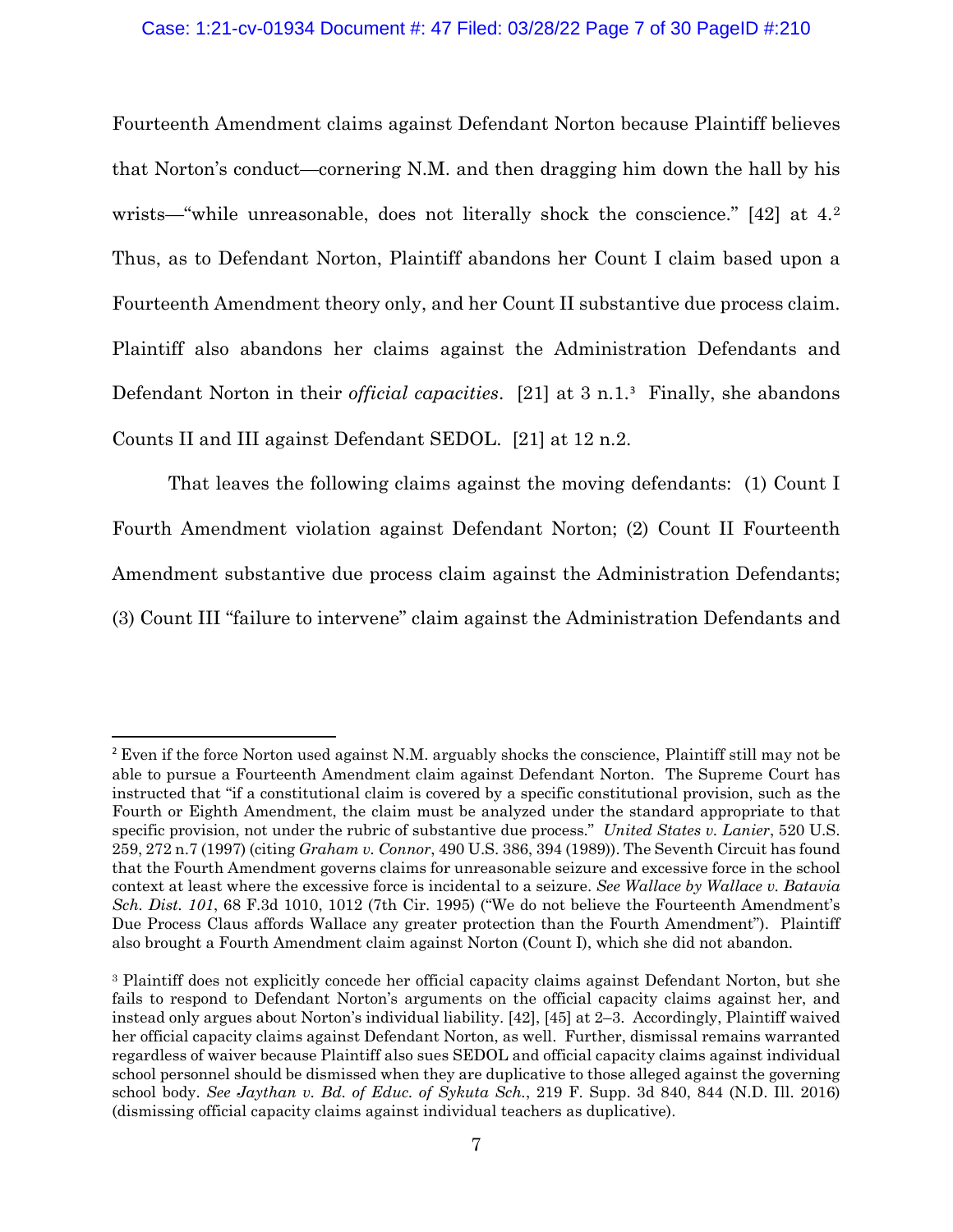Defendant Norton; and (3) Count IV *Monell* claim against Defendant SEDOL. The Court considers each below, as well as Defendant Izquierdo's motion to stay. [12].

### П. **Defendant Izquierdo's Motion to Stay**

Defendant Izquierdo moves to stay the case as to him while his criminal case remains pending. [12] ¶ 3. His motion, filed on June 3, 2021, states that his criminal matter "will likely be continued further." *Id*. Plaintiff objects to his motion for various reasons. [22].

Since Defendant Izquierdo filed his reply on July 30, 2021, he has not updated the Court on the status of his criminal case. Without an updated status of his criminal case, the Court cannot determine whether the stay that he requested months ago remains warranted or necessary. Therefore, the Court denies Defendant Izquierdo's motion to stay without prejudice.

#### III. **Motions to Dismiss**

#### **Standard of Review** A.

To survive a 12(b)(6) motion, a complaint must provide a "short and plain statement of the claim" showing that the pleader merits relief, Fed. R. Civ. P. 8(a)(2), so that the defendant has "fair notice" of the claim "and the grounds upon which it rests," *Bell Atl. Corp. v. Twombly*, 550 U.S. 544, 555 (2007) (quoting *Conley v. Gibson*, 355 U.S. 41, 47 (1957)). A complaint must also contain "sufficient factual matter" to state a facially plausible claim to relief that allows a court to "draw the reasonable inference that the defendant is liable for the misconduct alleged." *Ashcroft v. Iqbal*, 556 U.S. 662, 678 (2009) (quoting *Twombly*, 550 U.S. at 570). This plausibility standard "asks for more than a sheer possibility" that a defendant acted unlawfully.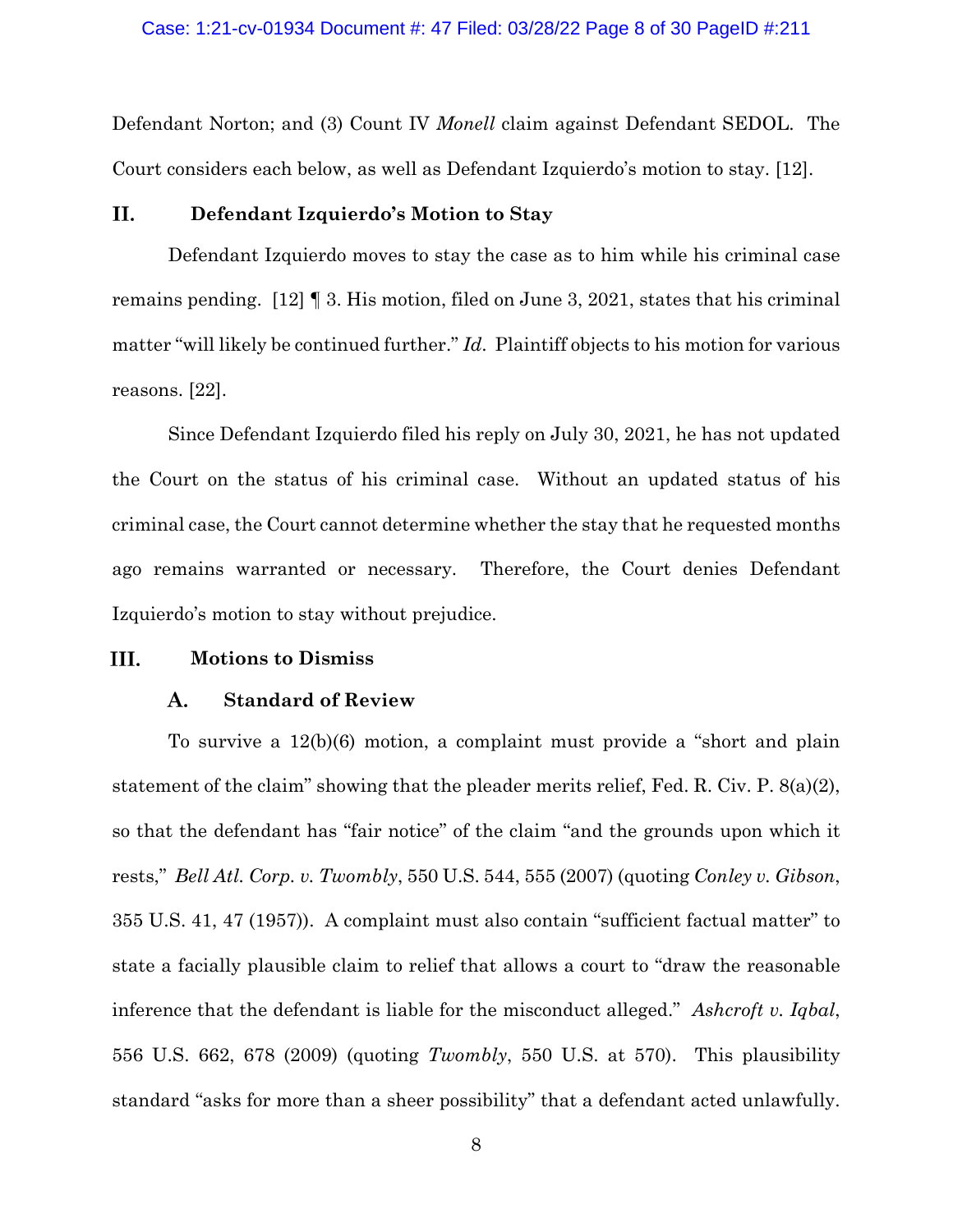Id. at 678. Thus, "[t]hreadbare recitals of the elements of a cause of action" and mere conclusory statements "do not suffice." *Id.* When evaluating complaints under Rule 12(b)(6), courts accept all well-pleaded allegations in the complaint as true and draw all reasonable inferences in the plaintiff's favor. *Id*.

### **B. Jurisdiction/Failure to Exhaust**

Defendant Norton, in addition to moving to dismiss pursuant to Rule 12(b)(6), argues that the Court lacks subject matter jurisdiction over this suit because Plaintiff failed to exhaust administrative remedies as required by the Individuals with Disabilities Act ("IDEA"), 20 U.S.C. § 1400. [34] ¶ 8. She insists that Plaintiff's claims, although not pled as such, "boil down to her disagreement with the behavior interventions, support, and strategies implemented to address N.M.'s behavioral disorders, which are merely thinly disguised FAPE claims." *Id*. "FAPE" refers to the Provision of Free Appropriate Education, and the IDEA requires exhaustion of administrative remedies of FAPE claims before filing a civil action. *Id*.

The Court disagrees with Norton's characterization of Plaintiff's claims. Indeed, Defendant Norton's argument borders on the frivolous. As Plaintiff points out, parents of children with disabilities may work with school officials to design an individualized education program ("IEP") that ensures the student receives a FAPE. [42] at 5. When disputes arise regarding the student's IEP, the IDEA requires that parent's exhaust certain administrative remedies before pursuing a civil claim. Here, there exists no indication at all that Plaintiff's claims of physical abuse and mistreatment relate to N.M.'s IEP or constitute "thinly disguised FAPE claims," [34] ¶ 8. The Complaint does not allege that the "no cement room" request was part of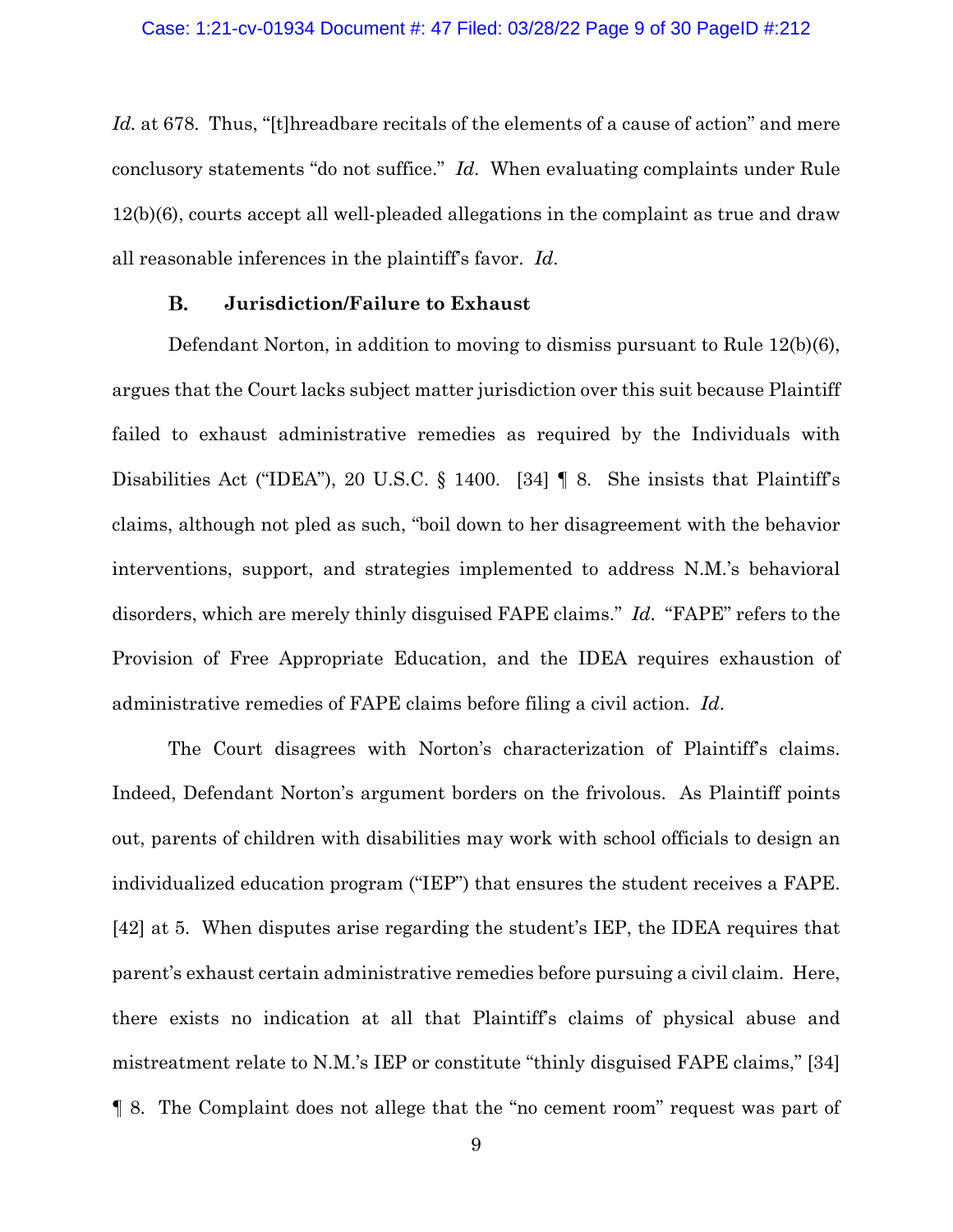## Case: 1:21-cv-01934 Document #: 47 Filed: 03/28/22 Page 10 of 30 PageID #:213

N.M.'s IEP, and N.M.'s right to be free from unreasonable seizures, excessive force and physical abuse does not come from his IEP, but from the Constitution. The law does not require disabled students to exhaust administrative remedies before bringing § 1983 claims for alleged physical abuse by state actors. *See, e.g., Doe Child by Doe v. Stark Cnty. Comm. Unit Sch. Dist. #100*, No. 19-1215, 2019 WL 6702538, at \*2–3 (C.D. Ill. Dec. 9, 2019) (holding IDEA did not apply to disabled student's § 1983 claims that a school aide abused her); *J.P. v. Williamson Cnty. Educ. Servcs.*, No. 16-cv-879, 2018 WL 9651501, at \*5 (S.D. Ill. Mar. 27, 2018) (holding IDEA did not apply to disabled student's allegations that school staff confined and abused him). Defendant Norton's argument to the contrary has no merit.

### $\mathbf{C}$ . **Fourth Amendment Unreasonable Seizure and Excessive Force (Count I) Claim against Defendant Norton**

Defendant Norton moves to dismiss the Fourth Amendment unreasonable seizure and excessive force claim (Count I) against her. [35] at 3–6. According to her, she did not violate N.M.'s constitutional rights as a matter of law because she acted reasonably under the circumstances when she took N.M. by the wrists and dragged him down the hallway. *Id*. She also asserts she is entitled to qualified immunity. *Id*. at 11–12.

The Supreme Court and Seventh Circuit have extended Fourth Amendment protection to public school students against unreasonable searches and seizures by school personnel. *See N.J. v T.L.O.*, 469 U.S. 325, 341–42 (1985) (applying the Fourth Amendment to student searches); *Wallace by Wallace v. Batavia Sch. Dist. 101*, 68 F.3d 1010, 1012 (7th Cir. 1995) (extending Fourth Amendment protection to seizures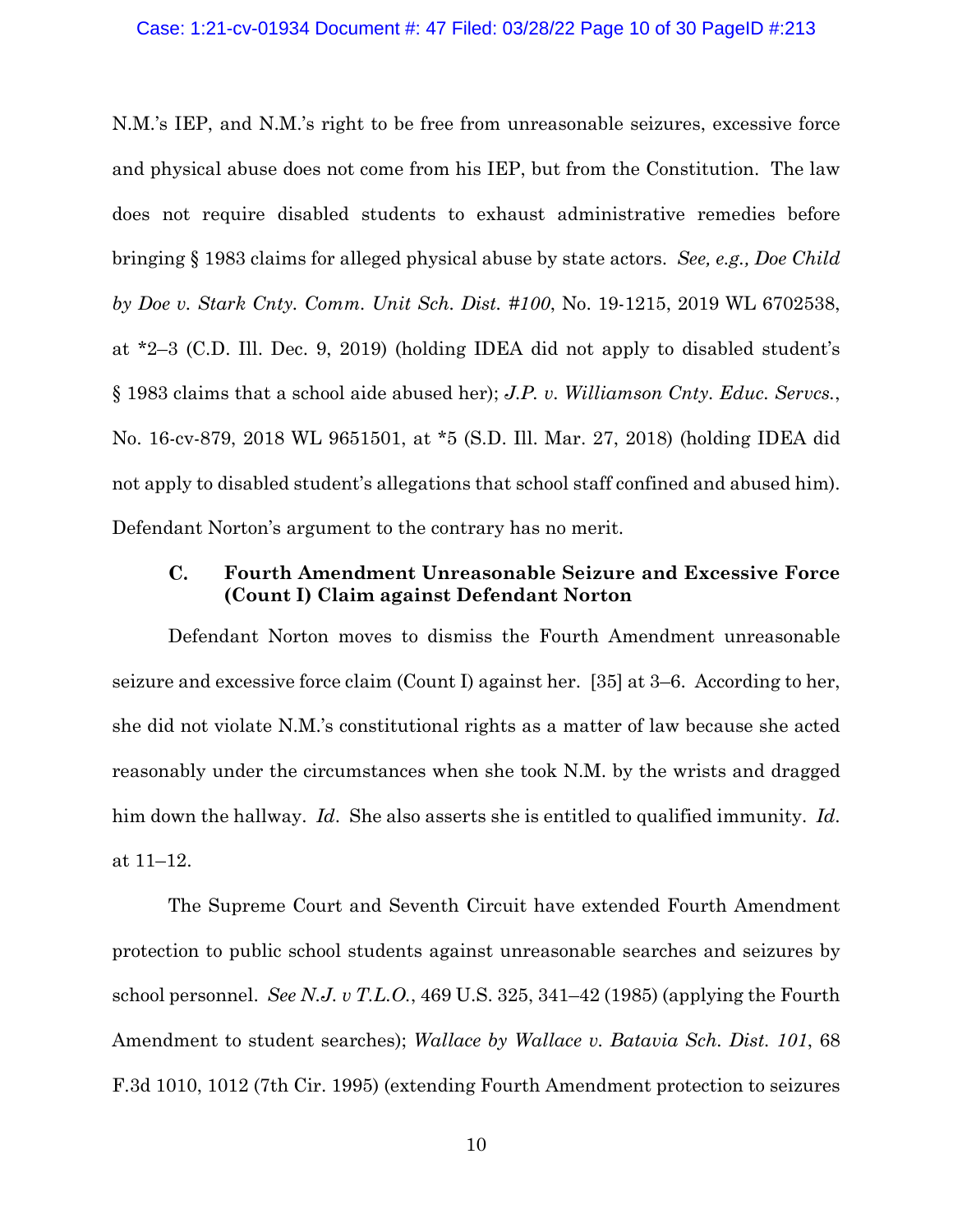## Case: 1:21-cv-01934 Document #: 47 Filed: 03/28/22 Page 11 of 30 PageID #:214

of students). Generally, a seizure runs afoul of the Fourth Amendment if accomplished through excessive force. *See Gonzalez v. City of Elgin*, 578 F.3d 526, 541 (7th Cir. 2009). The Seventh Circuit has held, however, that "in the context of a public school, a teacher or administrator who seizes a student does so in violation of the Fourth Amendment only when the restriction of liberty is unreasonable under the circumstances then existing and apparent." *Wallace*, 68 F.3d at 1014. Teachers may employ "reasonable action" to "maintain order and discipline," which may include, depending on the circumstances, "the seizure of a student in the face of provocative or disruptive behavior." *Id*. Courts examine the Fourth Amendment "reasonableness" standard from an objective perspective. *Id*. (citing *Graham v. Connor*, 490 U.S. 386, 399 (1989)).

Defendant Norton argues that N.M. had "a significant behavior disability" and she had the right to "escort" N.M. "out of a classroom, even to the point of force." *Id*. at 6. She maintains that the force she used—grabbing him by the wrists and dragging him down the hallway—constitutes "reasonable action" as matter of law. *Id*. At this early stage in the case and based upon Plaintiff's Complaint, the Court cannot find as a matter of law that Defendant Norton used objectively reasonable force, especially where her actions included choosing to forcibly drag a disabled child down a hallway.

Defendant Norton tries to analogize this case to the facts in *Wallace*, where the court found that a teacher acted reasonably when he briefly pulled a high school student by the elbow to remove her from the classroom after she threatened to beat up another student, 68 F.3d at 1015. [35] at 4–5. But the Seventh Circuit decided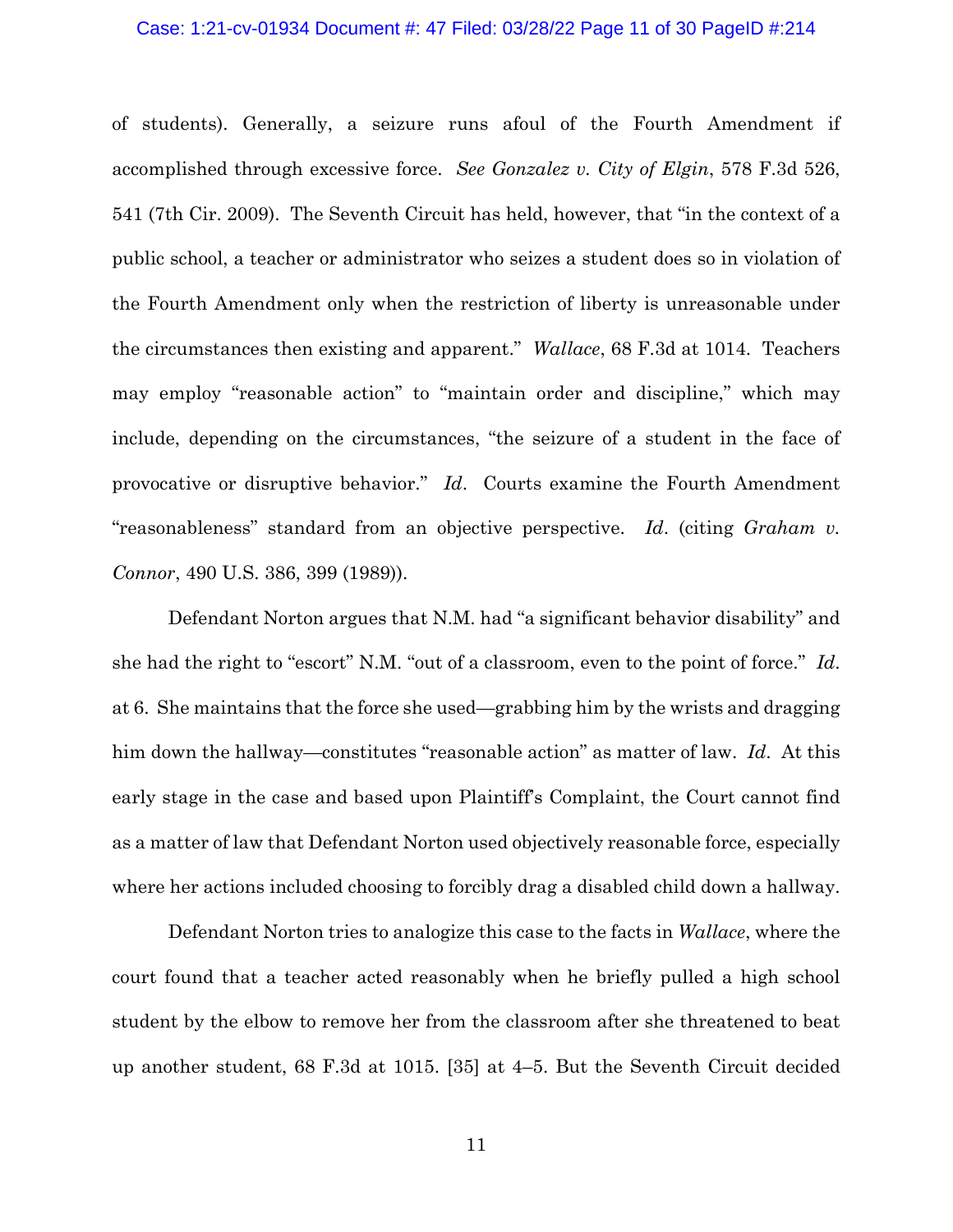## Case: 1:21-cv-01934 Document #: 47 Filed: 03/28/22 Page 12 of 30 PageID #:215

*Wallace* on summary judgment based on a fully developed record. 68 F.3d at 1015. And *Wallace* is clearly distinguishable where, among other factors, the facts showed: (1) the student was a teenager; (2) she had just threatened to harm another student; (3) she disobeyed multiple orders to leave the classroom; and (4) the teacher only briefly pulled the student's elbow and let go when she objected. *Id*. Here, in contrast, Defendant Norton physically intimidated a seven-year-old boy causing him to retreat into the fetal position, and then she grabbed him by the "wrists and dragged him down the hallway." [1] ¶ 40. Even if N.M. struggled with behavioral challenges, the reasonableness determination "requires a close scrutiny of the factual circumstances under which the seizure allegedly took place." *Jaythan v. Bd. of Educ. of Sykuta Elem. Sch.*, 219 F. Supp. 3d 840, 845 (N.D. Ill. 2016) (denying motion to dismiss Fourth Amendment claim against a student because facts not sufficiently developed) (internal citation omitted)). The Court cannot find, as a matter of law, and based on the Complaint's allegations that Defendant Norton acted reasonably under the circumstances.

Defendant Norton also faults Plaintiff for omitting from the Complaint "*any*  description about what precipitated Norton's alleged 'assault'" even though, according to Norton, video documenting the entire incident shows she acted reasonably under the circumstances. [35] at 6, 6 n.1. A complaint, however, need not allege every detail of an event to satisfy the rule's notice pleading requirement. Instead, it must allege sufficient facts to render the allegations plausible. *Ashcroft*, 556 U.S. at 678. Plaintiff's Complaint more than satisfies this requirement. Norton's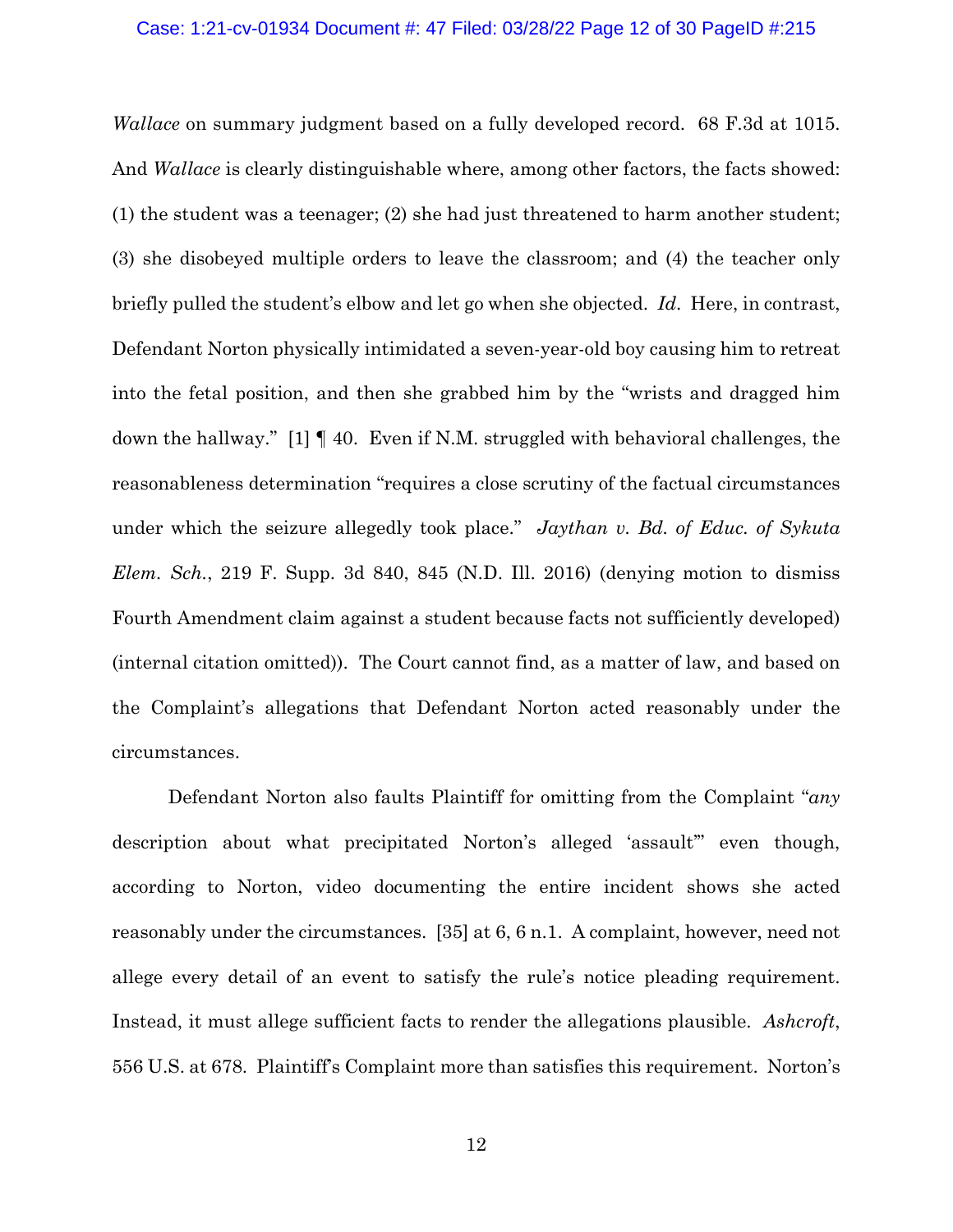## Case: 1:21-cv-01934 Document #: 47 Filed: 03/28/22 Page 13 of 30 PageID #:216

arguments—that other evidence will show she used reasonable force—cannot be considered on a motion to dismiss based on the facts as alleged. And the Court declines to convert Norton's motion to one for summary judgment since she does not provide any evidence for the Court to consider other than her say-so.

Next, Defendant Norton argues that, even if Plaintiff sufficiently alleged a Fourth Amendment claim against her, the Court should dismiss it based on qualified immunity. [35] at 11–12. Qualified immunity protects government actors from liability for damages under § 1983 to the extent their conduct does not violate "clearly established statutory or constitutional rights of which a reasonable person would have known." *Pearson v. Callahan*, 555 U.S. 231 (2009). Defendant Norton raises only one argument in favor of dismissing based on qualified immunity: that Plaintiff "failed to show Norton violated N.M.'s constitutional rights under the Fourth or Fourteenth Amendments." *Id*. at 12. As set out above, however, the Court finds that Plaintiff adequately alleges a Fourth Amendment claim against Norton. Further, as discussed above, Supreme Court and Seventh Circuit precedent at the time of the incident clearly established that public school students enjoy constitution rights against unreasonable searches and seizures by school personnel. Thus, Defendant Norton is not entitled to dismissal based on qualified immunity.

Accordingly, Plaintiff may proceed to discovery on her Count I Fourth Amendment claim against Defendant Norton who may re-raise her reasonableness and qualified immunity defenses at a later stage, if appropriate based on the evidence.

13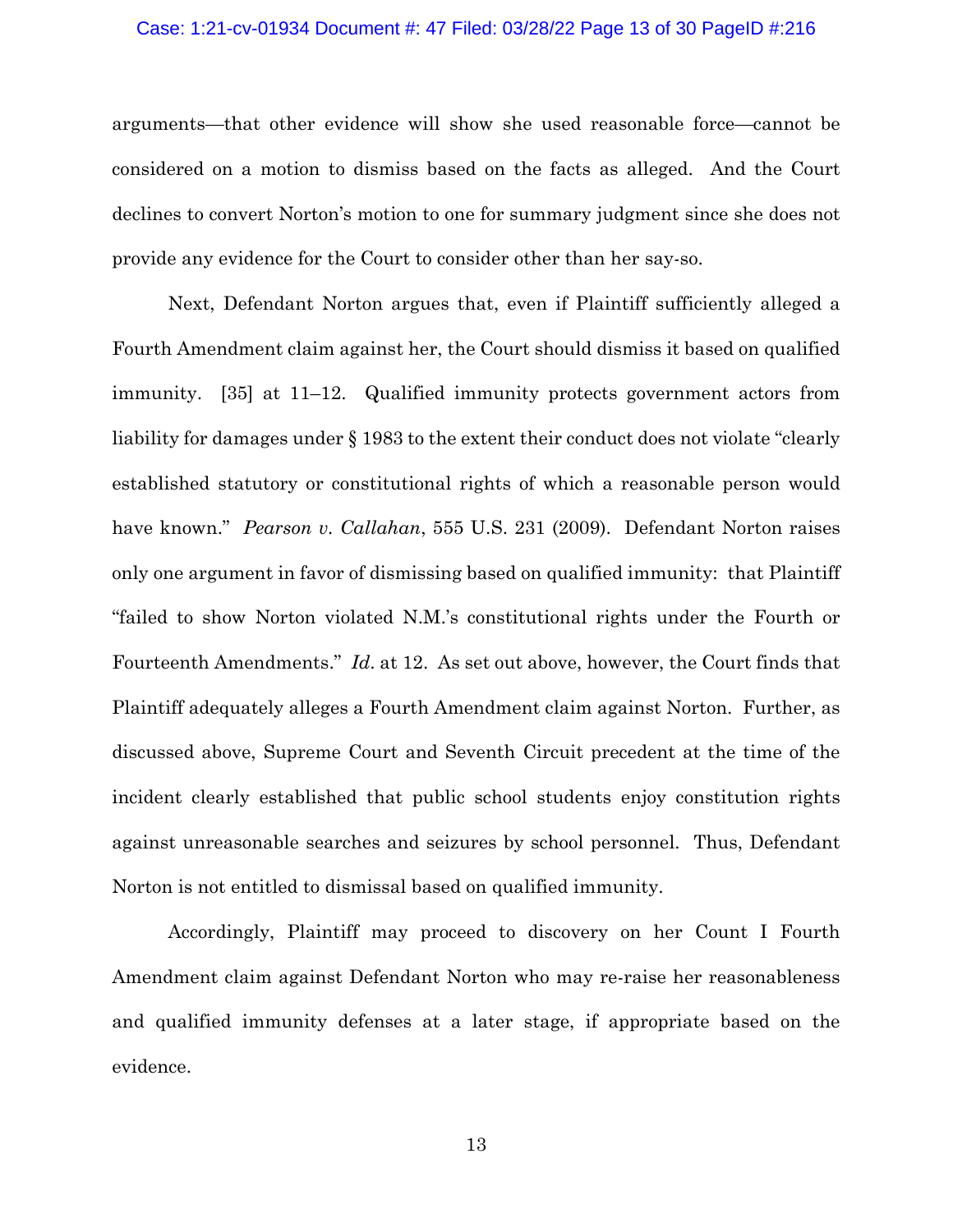### D. **Substantive Due Process Claim (Count II)**

The Court next considers Plaintiff's Count II substantive due process claim against the Administration Defendants. This claim, titled "Violation of Substantive Due Process (State Created Danger/Special Relationship)," alleges that the Administration Defendants had full responsibility to protect N.M., but failed to do so and affirmatively placed him "in positions of danger that he would not have otherwise faced." [1] Count II, ¶¶ 82–83.[4](#page-13-0) 

Count II's references to "special relationship" and "state created danger" arise from two exceptions to the Supreme Court's general rule in *DeShaney v. Winnebago County Department of Social Services*, 489 U.S. 189, 195 (1989), that "nothing in the language of the Due Process Clause itself requires the State to protect the life, liberty, and property of its citizens against invasion by private actors." *See also Buchanan-Moore v. Cnty. of Milwaukee*, 570 F.3d 824, 827 (7th Cir. 2009) (discussing *DeShaney*  and the two exceptions). The Administration Defendants argue that Plaintiff cannot make out a substantive due process claim against them under either theory. [15] at 7–11.

In response, Plaintiff concedes that no special relationship existed between N.M. and the state, [21] at 8, and this Court agrees. The Seventh Circuit has held that no special relationship exists between schoolchildren and the state because "the

<span id="page-13-0"></span><sup>4</sup> The Plaintiff also brings Count II against Defendants Aguirre and Izquierdo based upon their alleged physical abuse of N.M. [1] ¶¶ 80–86. While neither moved to dismiss formally, the Court dismisses Count II as to them, because it is redundant to Count I, which alleges a Fourth and Fourteenth Amendment claim against Defendants Aguirre and Izquierdo based upon their alleged physical abuse. *Id*. ¶ 76. In addition, the Fourth Amendment governs their alleged constitutional violations. *See* n.2, *supra*.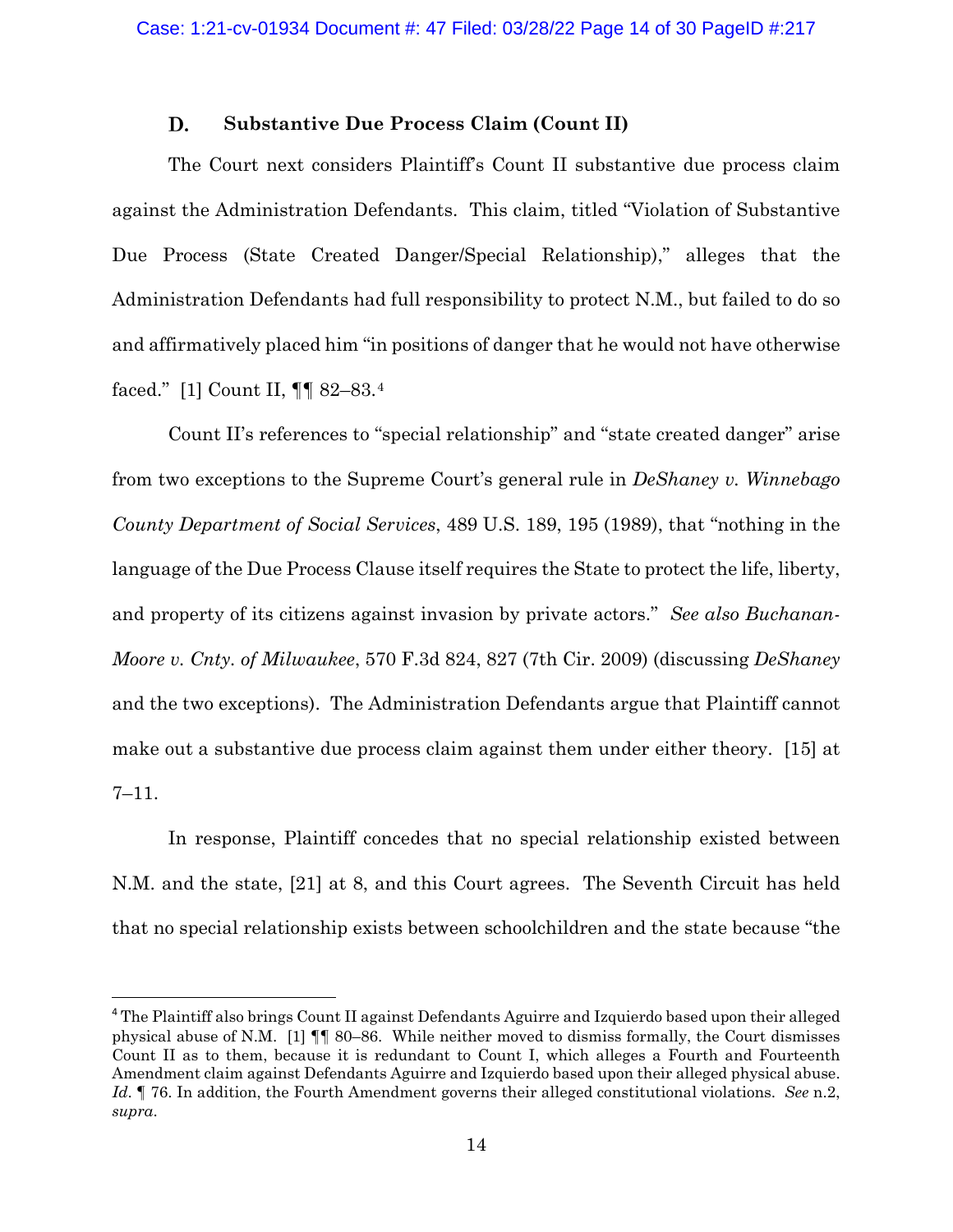## Case: 1:21-cv-01934 Document #: 47 Filed: 03/28/22 Page 15 of 30 PageID #:218

government, acting through local school administrators, has not rendered its schoolchildren so helpless that an affirmative constitutional duty to protect arises." *J.O. v. Alton Comm. Unit Sch. Dist. 11*, 909 F.2d 267, 272 (7th Cir. 1990).

As to the "state-created danger" theory, the parties dispute whether Plaintiff sufficiently alleges the elements of the state-created danger theory.[5](#page-14-0) Plaintiff insists she can succeed because the Administration Defendants "turned a blind eye to the rampant physical and verbal abuse of the students at Gages Lake school" and "help[ed] hide the teachers and staff's abuse of the student," which "allowed the abuse to flourish." [21] at 3–5. Defendants disagree.

Nevertheless, this dispute ignores a fundamental point: the "state-created danger" theory was created as one of the exceptions to *DeShaney*'s general holding that a state need not protect "its citizens against invasion by *private actors*." *DeShaney*, 489 U.S. at 195 (emphasis supplied); *see also First Midwest Bank Guardian of Est. of LaPorta v. City of Chi.*, 988 F.3d 978, 987 (7th Cir. 2021) (first finding that an off-duty Chicago police officer committed an "act of private violence" before considering *DeShaney* and the state-created danger exception to holding Chicago liable). This case does not involve private actors. Here, Plaintiff alleges that state actors—Defendants Norton, Aguirre, and Izquierdo—harmed N.M. by grabbing him and dragging him down the hallway (Norton) and physically abusing him in an

<span id="page-14-0"></span><sup>&</sup>lt;sup>5</sup> To bring a substantive due process claim against state actors based upon the "state-created danger" exception, a plaintiff must establish that: (1) the state, by its affirmative acts, created or increased a danger to plaintiff; (2) defendants' failure to protect the plaintiff proximately caused the injuries; and (3) defendants' failure to protect the plaintiff "shock[s] the conscience." *King ex rel. King v. East St. Louis. Sch. Dist. 189*, 496 F.3d 812, 818 (7th Cir. 2007).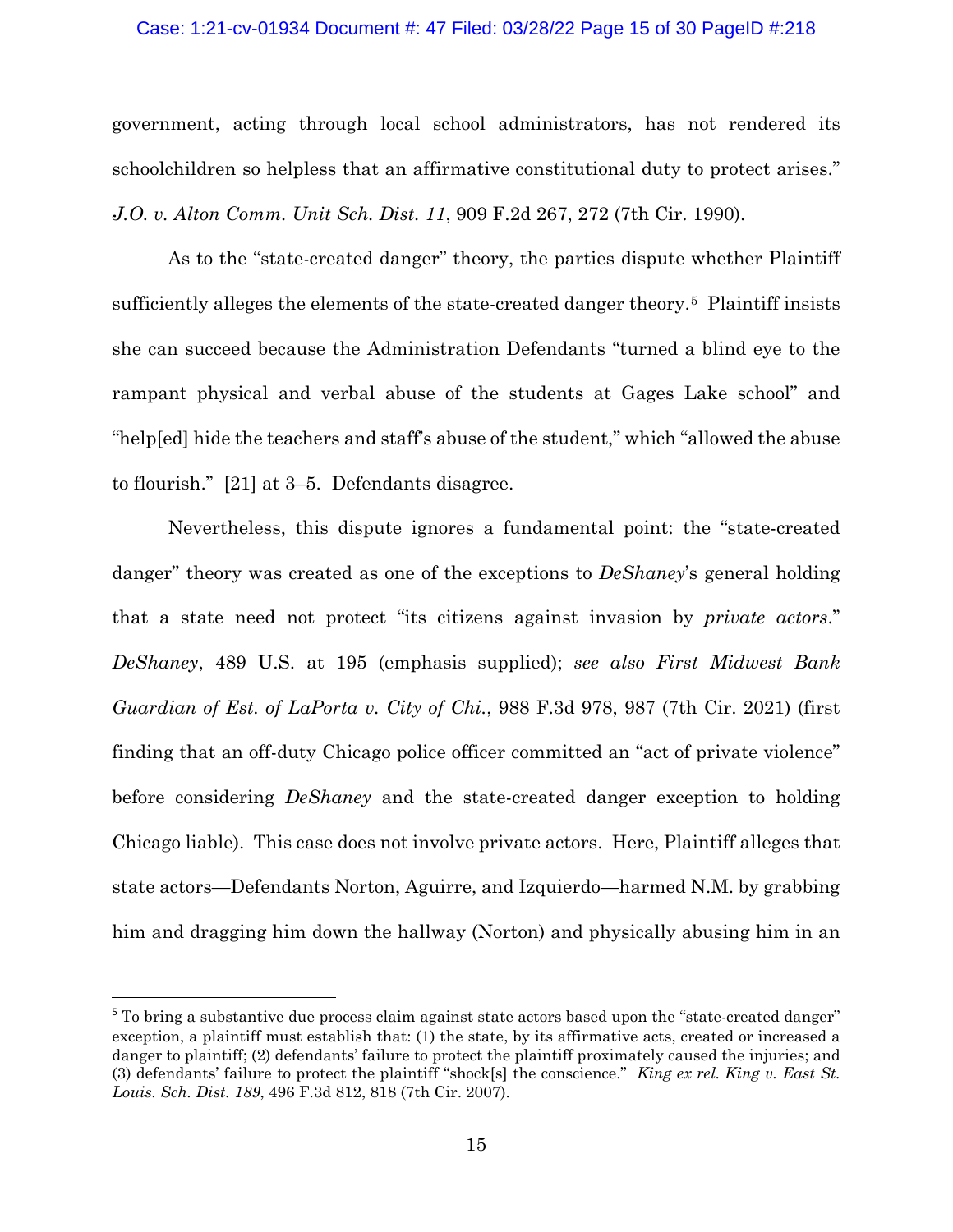## Case: 1:21-cv-01934 Document #: 47 Filed: 03/28/22 Page 16 of 30 PageID #:219

isolation room (Izquierdo and Aguirre).[6](#page-15-0) Importantly, "[n]othing in *DeShaney* suggests that state officials may escape liability arising from their policies maintained in deliberate indifference to actions taken by their subordinates." *Id.* at 725 (*citing City of Canton v. Harris*, 489 U.S. 378 (1989)).[7](#page-15-1) Accordingly, the statecreated danger theory—developed as an exception to *DeShaney*—does not dictate whether Plaintiff alleges a viable substantive due process claim against the Administration Defendants. Consequently, the Court instead considers whether there exists another basis to hold the Administration Defendants individually liable for their subordinates' conduct.

## **1. Administration Defendants' Liability for Subordinates' Misconduct**

State actors may be held liable for a subordinate's constitutional violations if they are "personally involved in the conduct," including if they "know about the [unconstitutional] conduct and facilitate it, approve it, condone it, or turn a blind eye for fear of what they might see." *T.E. v. Grindle*, 599 F.3d 583, 589 (7th Cir. 2010) (quoting *Jones v. City of Chi.*, 856 F.2d 985, 992 (7th Cir. 1988)). A supervisor's mere negligence or gross negligence will not suffice, however; the supervisor must "act

<span id="page-15-0"></span><sup>6</sup> Plaintiff clearly believes Defendants Aguirre, Izquierdo and Norton acted "under color of state law" since she brings § 1983 claims against them for their alleged conduct. And Defendants did not argue that Defendants Aguirre, Izquierdo or Norton acted in their private capacities when they allegedly mistreated N.M.

<span id="page-15-1"></span><sup>7</sup> Tellingly, in defending her substantive due process claim, Plaintiff principally relies on a third circuit case, *Stoneking v. Bradford Area School District*, 882 F.2d 720 (3d. Cir. 1989), and its progeny. As discussed later in this opinion, *Stoneking* did not rely on a "state-created danger" theory. In fact, it held that *DeShaney* did not apply because "DeShaney's injuries resulted at the hands of a private actor, whereas Stoneking's resulted from the actions of a state employee." *Id*.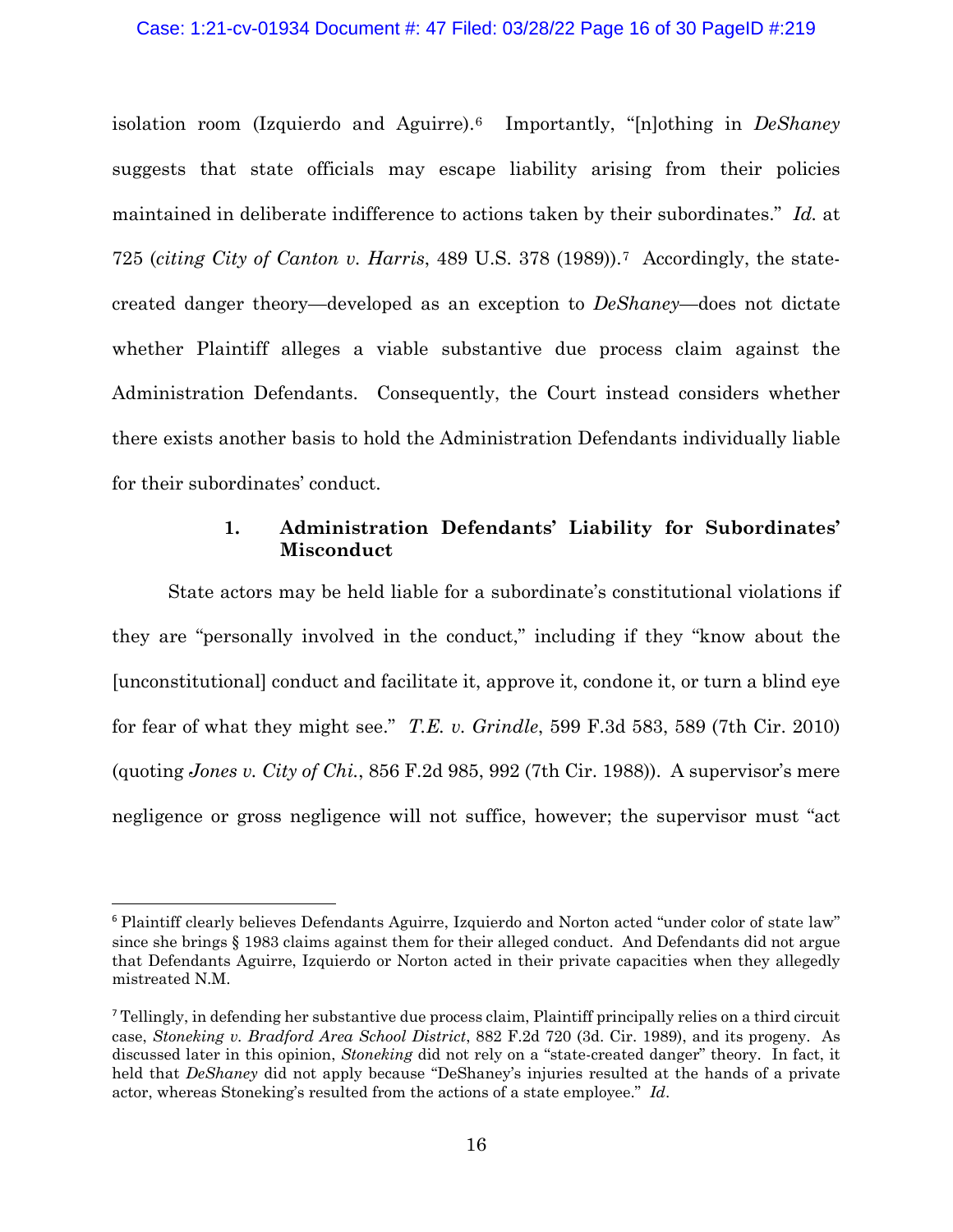## Case: 1:21-cv-01934 Document #: 47 Filed: 03/28/22 Page 17 of 30 PageID #:220

either knowingly or with deliberate, reckless indifference."[8](#page-16-0) *Jones*, 856 F.2d at 992. Further, there must exist a "causal connection, or an affirmative link, between the misconduct complained of and the official sued." *Wolf-Lillie v. Sonquist*, 699 F.2d 864, 869 (7th Cir. 1983).

Plaintiff alleges that the Administration Defendants should be held personally liable because they "turned a blind eye to the rampant physical and verbal abuse of the students at Gages Lake school," "help[ed] hide the teachers and staff's abuse of" N.M. and enacted policies that "allowed the abuse to flourish." [21] at 3–5. In so arguing, Plaintiff principally relies upon a third circuit opinion, *Stoneking v. Bradford Area School District*, 882 F.2d 720 (3d Cir. 1989). *See* [21] at 5–7. There, a plaintiff brought § 1983 claims against school administrators after her high school teacher sexually abused her for years. *Stoneking*, 882 F.2d at 722. The plaintiff acknowledged that she never told the administrators about the abuse but alleged that *other students* had complained to the administrators that teachers (including plaintiff's alleged abuser) abused them. *Id*. The plaintiff argued that the administrators concealed these complaints and discouraged the students from complaining, thereby violating her constitutional rights by "adopting and

<span id="page-16-0"></span><sup>8</sup> In *Slade v. Bd. of Sch. Dirs. of City of Milwaukee*, 702 F.3d 1027 (7th Cir. 2012), the court cautioned that the term "deliberate indifference," which courts often use to describe the personal liability standard in § 1983 claims, does not necessarily mean the criminal recklessness standard in which "knowledge is required" rather than the lower civil recklessness standard where "it is enough that the risk is obvious." *Id*. at 1030. The *Slade* Court implied that the standard for § 1983 claims should be the lesser "known or obvious" standard but declined to resolve this because in most cases, including the one before it, "there is little difference between known and obvious, the former being the natural inference from the latter." *Id*. (quoting *Farmer v. Brennan*, 511 U.S. 825, 871 (1994)). But the court acknowledged that the distinction may matter in the rare instances in which "the risk might be obvious to the normal person, but the defendant might be especially obtuse." *Id*. At this stage in the proceeding, this case has not presented itself as such a "rare instance."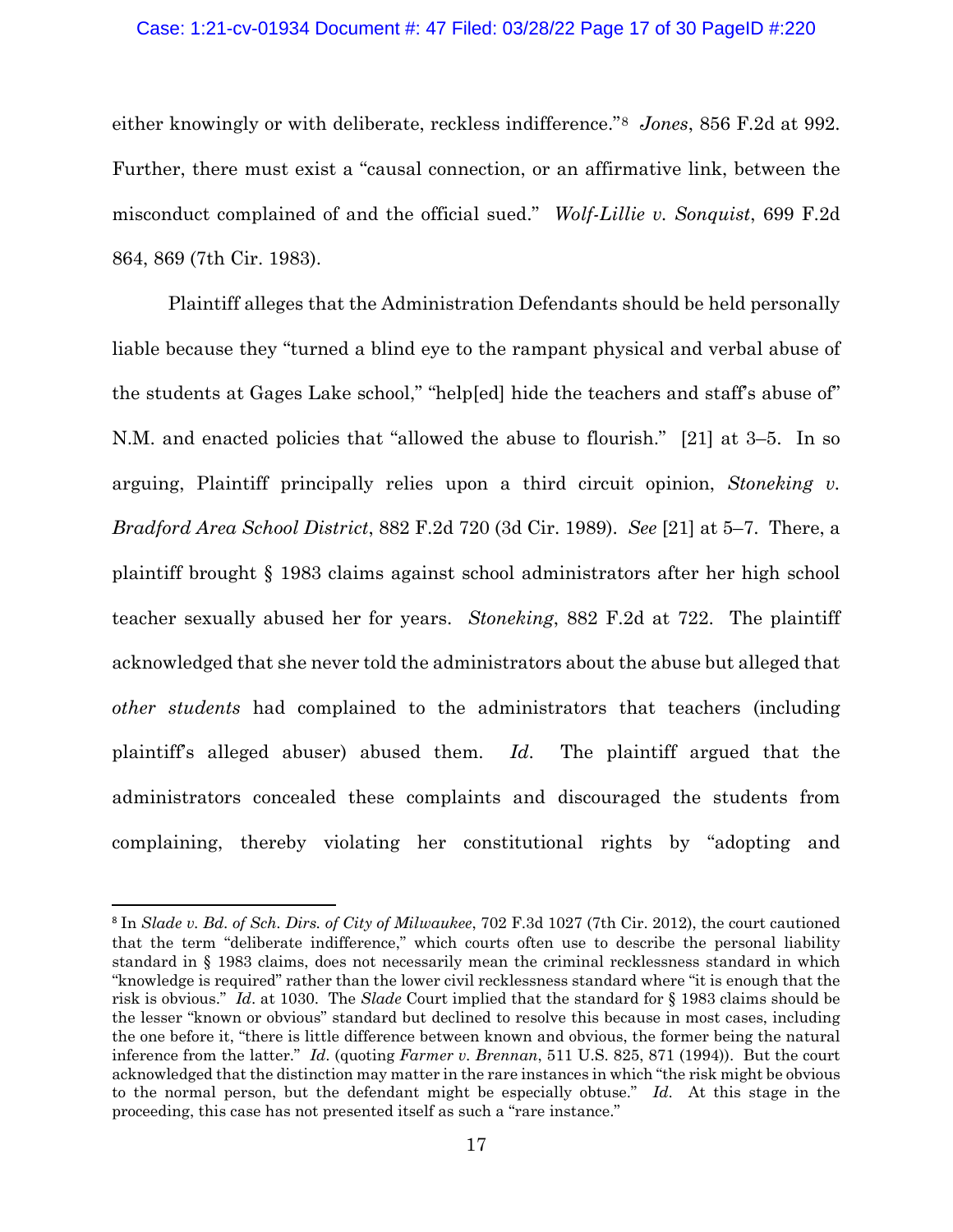## Case: 1:21-cv-01934 Document #: 47 Filed: 03/28/22 Page 18 of 30 PageID #:221

maintaining a practice, custom or policy of reckless indifference to sexual abuse" that "created a climate which [] facilitated sexual abuse of students by teachers." *Id*. at 724–25. The Third Circuit agreed, holding that, "although a mere failure of supervisory officials to act or investigate cannot be the basis of liability," officials may not "with impunity maintain a custom, practice or usage that communicated condonation or authorization of assaultive behavior." *Id*. at 730. It held that the plaintiff had submitted adequate evidence that the administrators, through the way they handled prior sexual abuse complaints, had "encourage[ed] a climate to flourish where innocent girls were victimized." *Id*. at 731.

As Defendants point out, [33] at 8, the Seventh Circuit has not formally adopted the *Stoneking* holding. The Seventh Circuit, however, did positively cite it in *J.O. v. Alton Community Unit School District 11*. *See* 909 F.2d 267, 272 (7th Cir. 1990). In *J.O.*, parents brought constitutional claims after a teacher allegedly abused minor students. Among other things, the parents claimed the school administrators violated the Fourth and Fourteenth Amendment based on a special relationship with the students that created an "affirmative duty to provide for [the students'] safety and to prevent the child abuse." *J.O.*, 909 F.2d at 272. The Seventh Circuit affirmed dismissal because there existed no special relationship between the state and school children, but it also held that the district court should have allowed the plaintiffs leave to amend. *Id.* It commented that plaintiffs may have a viable claim against the administrators if they can allege that the administrators "promoted school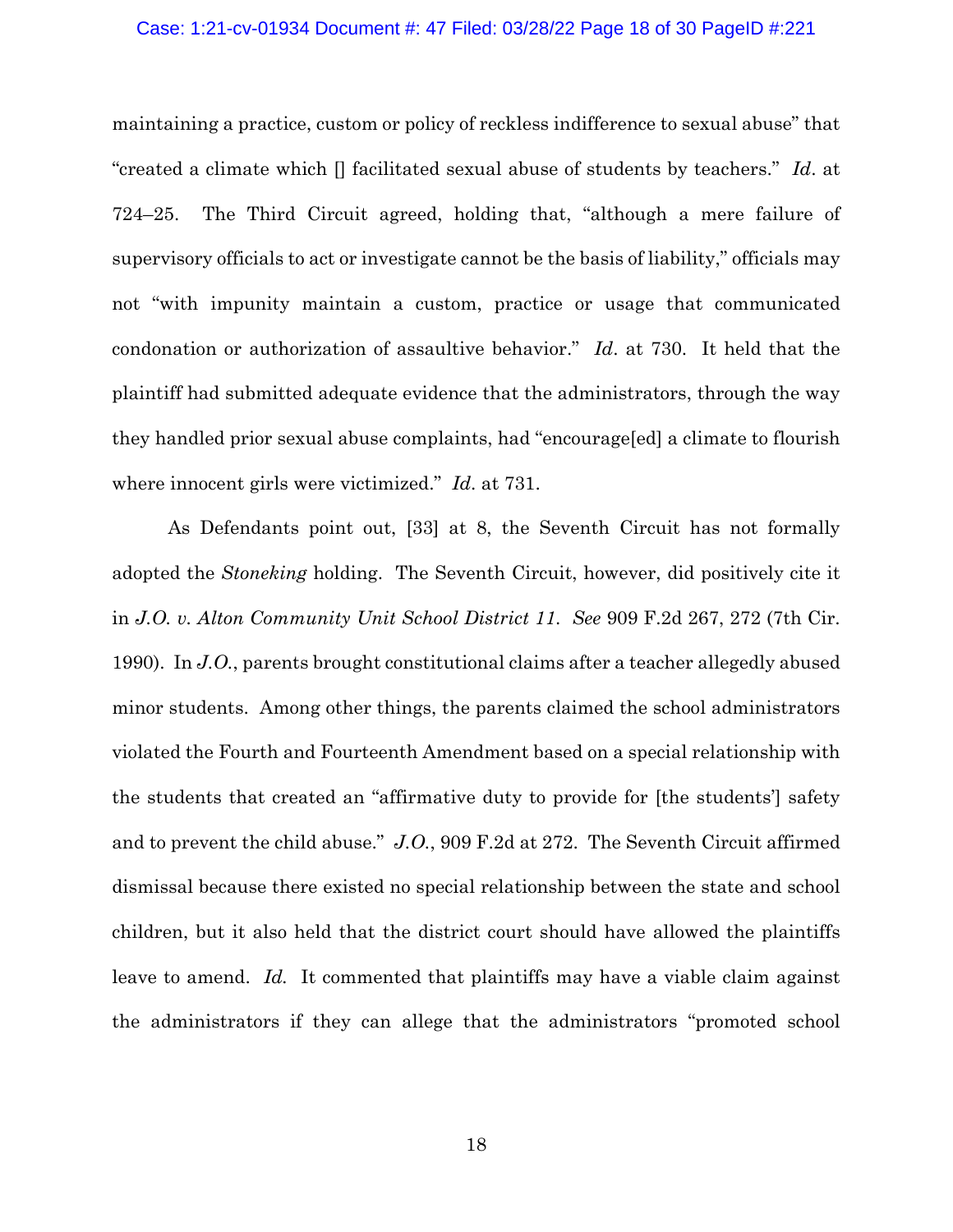## Case: 1:21-cv-01934 Document #: 47 Filed: 03/28/22 Page 19 of 30 PageID #:222

policies that 'encourag[ed] a climate to flourish where innocent [children] were victimized." *Id*. (quoting *Stoneking*, 882 F.2d at 730).

Twenty years later, the Seventh Circuit reasserted its support for a *Stoneking*  theory in *T.E. v. Grindle* where it upheld a lower court finding of personal liability of a school principal based upon reasoning similar to *Stoneking*. 599 F.3d at 588–90. In *Grindle*, a teacher sexually abused numerous students and the students complained in person and in writing to the principal. Yet, the principal took no action against the teacher and instead ostensibly covered up the allegations. *Id*. The Seventh Circuit agreed that, even if it had never decided a case based on the *Stoneking* theory, such a theory seems viable. *See id.* at 590. It then affirmed the lower court, finding that the principal "could be held liable for turning a blind eye to and affirmatively covering up evidence of child sexual abuse by one of her teachers." *Id*.

Accordingly, both *Grindle* and *J.O.* confirm that the Seventh Circuit has "tacitly approved" the *Stoneking* theory that "a substantive due process claim can stand where the plaintiff puts forth enough evidence to demonstrate that an individual defendant turned a blind eye to constitutional violations thereby allowing a climate to flourish where innocent students are victimized." *Sandra T.E. v. Sperlik*, 639 F. Supp. 2d 912, 920–21 (N.D. Ill. 2009); *see also Doe v. Bd. of Educ. of Consol. Sch. Dist. 230 Cook County, Il.*, 18 F. Supp. 2d 954, 959 (N.D. Ill. 1998) (finding that the Seventh Circuit has implicitly accepted *Stoneking*); *Doe By and Through Doe v.*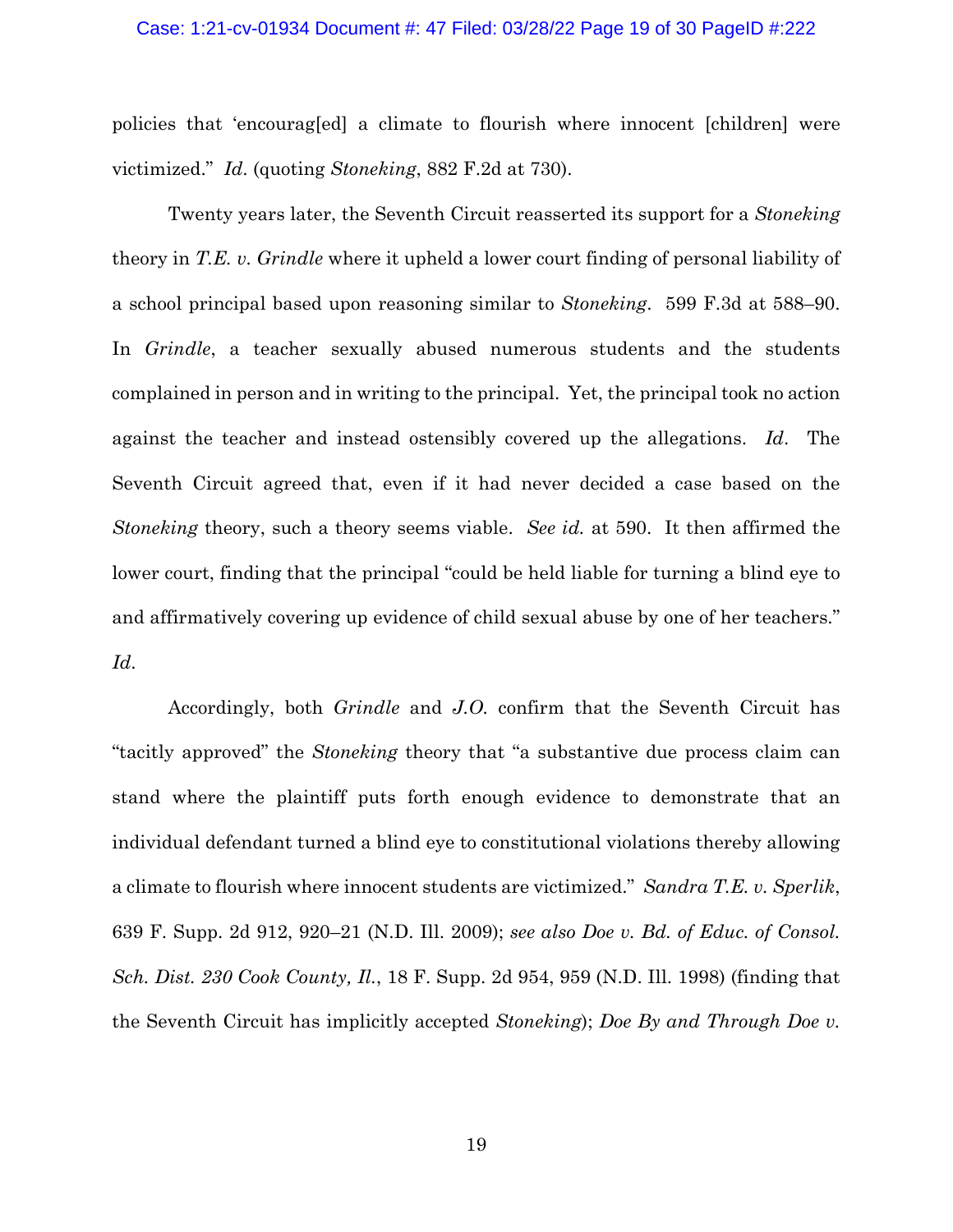*Evanston Tp. Sch. Dist. 202*, 93-C-1011, 1994 WL 55652, at \*1–2 (N.D. Ill. Feb. 23, 1994) (same).

With that established, the Court now turns to whether the Complaint sufficiently alleges a substantive due process claim against the Administration Defendants. The Complaint alleges that the school sent students to an isolation room 1,700 times during the 2018–2019 school year, and 23 percent of these "were punitive and not for safety reasons." [1] ¶ 61. It also alleges that DCFS's investigation revealed that in a one-month period, District staff physically abused at least eight students in the isolation rooms. *Id*. ¶ 66. Further, it alleges that Defendants Izquierdo, Aguirre, and Norton abused N.M. "in common areas of the school, including the hallway and doorways of isolation rooms, and in isolation rooms where video monitor surveillance was installed" and that "the administration routinely ignored the surveillance videos." *Id*. ¶¶ 54–55, 103. Further, the Complaint alleges that the district's "leaders, supervisors and policymakers" allowed the abuse to flourish through their explicit and *de facto* policies and failure to adequately discipline staff when issues arose. *Id*. ¶¶ 97–107.

Plaintiff argues that, from these allegations, the Court should infer that Administration Defendants knew about the abuse or otherwise turned a blind eye to it. According to Plaintiff, Defendants Bacci and Byron, as the Principal and Assistant Principal, respectively, "would be at the school while classes were in session" and must have "observed the misconduct" because N.M. was abused in isolation rooms equipped with video surveillance or in the school's common areas. [21] at 8.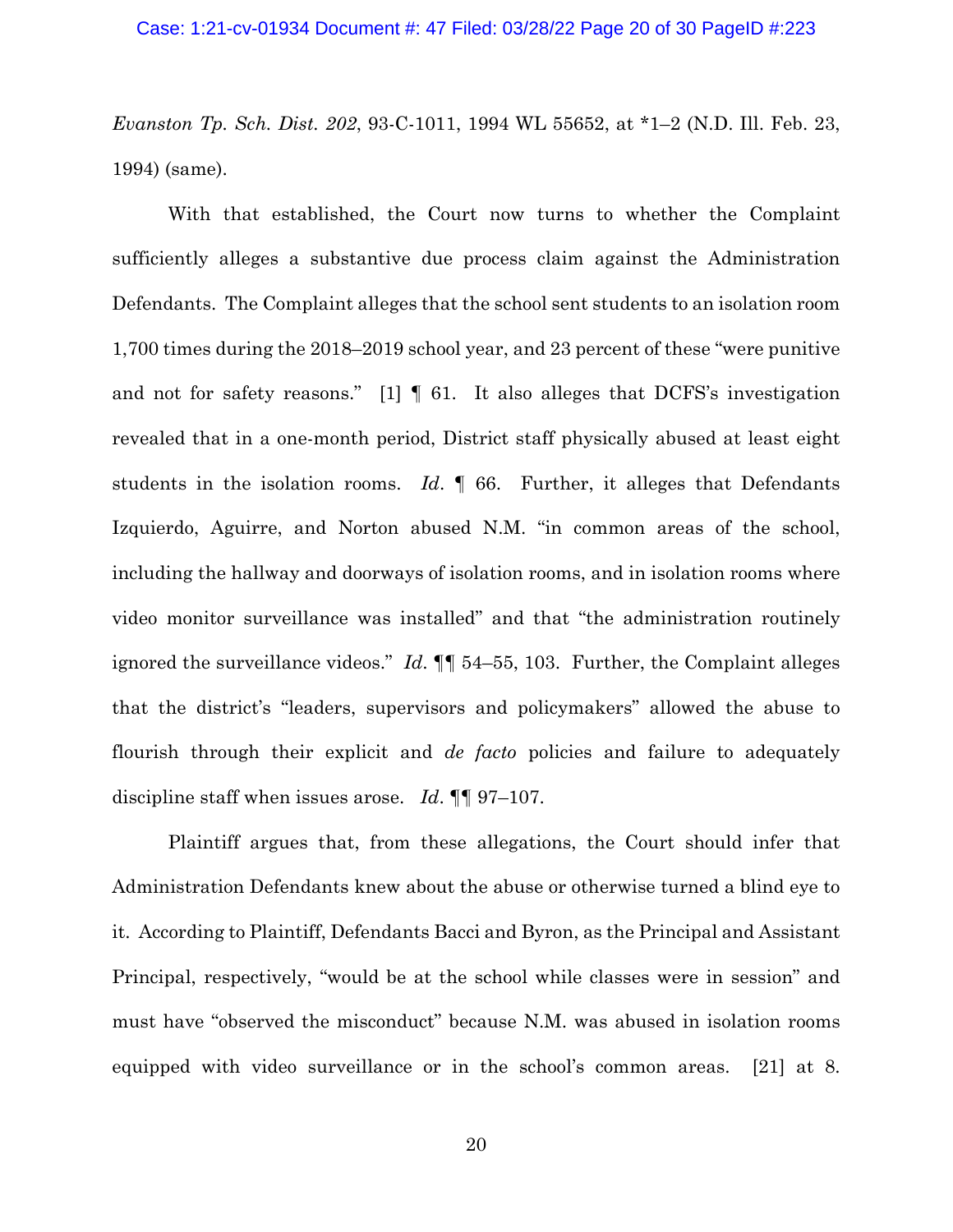## Case: 1:21-cv-01934 Document #: 47 Filed: 03/28/22 Page 21 of 30 PageID #:224

Similarly, Plaintiff argues that Defendant Donnan, the Superintendent, was "at the school and would be aware of the way SEDOL teachers and staff mistreated students." *Id*. Plaintiff also alleges that the Administration Defendants encouraged the abuse to flourish through the actual and *de facto* policies they implemented and their failure to periodically review video footage available to them. *Id*. at 4, 7. Finally, Plaintiff alleges that the Administration Defendants tried to cover up N.M.'s alleged abuse, which further shows their deliberate indifference and culpability. *Id.*  at 7.

Given the Administration Defendants' supervisory roles, the striking number of instances of isolation room use, especially as a punitive measure, and the frequency with which abuse occurred in a one-month period, one can plausibly infer that the Administration Defendants "turned a blind eye" to student abuse and implemented explicit or *de facto* policies, which allowed the abuse to flourish.<sup>[9](#page-20-0)</sup> Furthermore, while their alleged failure to periodically review video footage, without more, may not suffice to infer deliberate indifference; it certainly supports an inference of deliberate indifference when coupled with the other allegations including the alleged *de facto*  policies and failure to train staff. Likewise, the Administration Defendants' alleged decision to not review the video footage after Plaintiff complained to them, combined

<span id="page-20-0"></span><sup>&</sup>lt;sup>9</sup> At various points, the Complaint paints with a broad-brush and resorts to group-pleading where it references "policymakers" and "supervisors" and does not explicitly allege the individual role each Administration Defendant played in the policy decisions at issue. This unfortunate group-pleading makes it difficult to ascertain exactly how the Administration Defendants *all enacted policies* that allowed the abuse to flourish. Clearly, if this were summary judgment, such broad allegations, without more, may not suffice. *Cf. Jones v. City of Chicago*, 856 F.2d 985 (7th Cir. 1988) (noting that supervisors can only be held liable for their personal involvement in unconstitutional conduct, which must rise above inactionable negligence or gross negligence). But this is not summary judgment, and the Complaint meets (albeit barely) the requirements of notice pleading.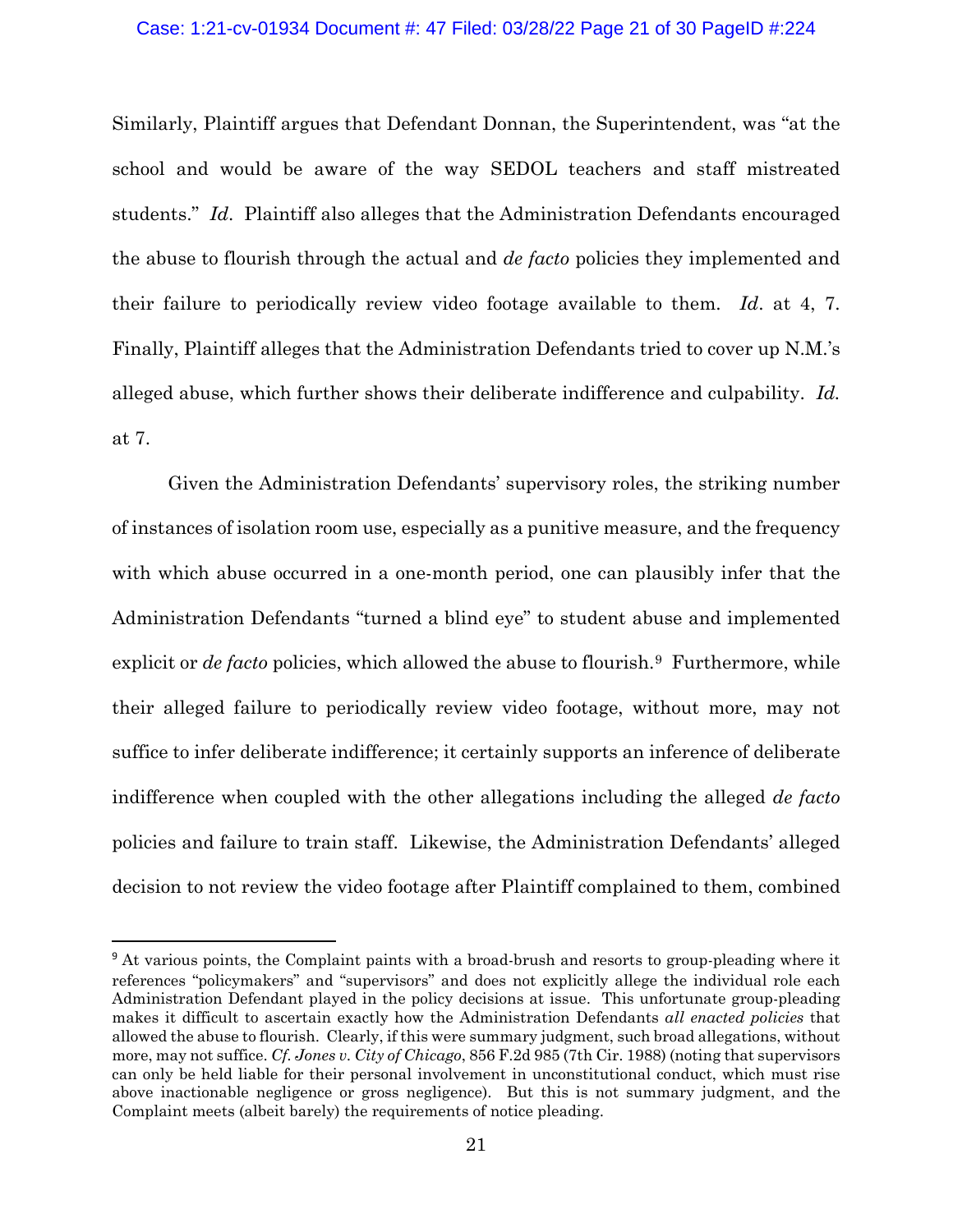## Case: 1:21-cv-01934 Document #: 47 Filed: 03/28/22 Page 22 of 30 PageID #:225

with their refusal to allow Plaintiff to see the footage (ostensibly a cover-up showing consciousness of guilt) further supports an inference of deliberate indifference. Accordingly, Plaintiff has sufficiently pled a substantive due process claim against the Administration Defendants.

## **2. Administration Defendants' Qualified Immunity.**

The Administration Defendants also argue that they are entitled to qualified immunity as to Count III. [15] at 10–14. As discussed above, qualified immunity protects government actors from liability if the conduct does not violate "clearly established statutory or constitutional rights of which a reasonable person would have known." *Pearson v. Callahan*, 555 U.S. 231 (2009). "Clearly established" means that: (1) various courts have found that "certain conduct is a constitutional violation under facts not distinguishable in a fair way from the facts presented in the case at hand;" or (2) the constitutional violation is "patently obvious" and "no reasonable [official] could have thought he was acting lawfully." *Reed v. Palmer*, 906 F.3d 540, 547 (7th Cir. 2018) (internal citations omitted).

Here, accepting all well-pled allegations as true, the Administration Defendants' qualified immunity argument fails at this point in the proceedings. The Court already found that the Complaint sets out a viable substantive due process claim against the Administration Defendants. Furthermore, the Supreme Court long ago recognized that students have a protected liberty interest in bodily integrity. *See Ingraham v. Wright*, 430 U.S. 651, 672 (1977) (addressing corporal punishment of students). And, the Seventh Circuit has also found, under similar circumstances, that school administrators can violate the constitution through deliberate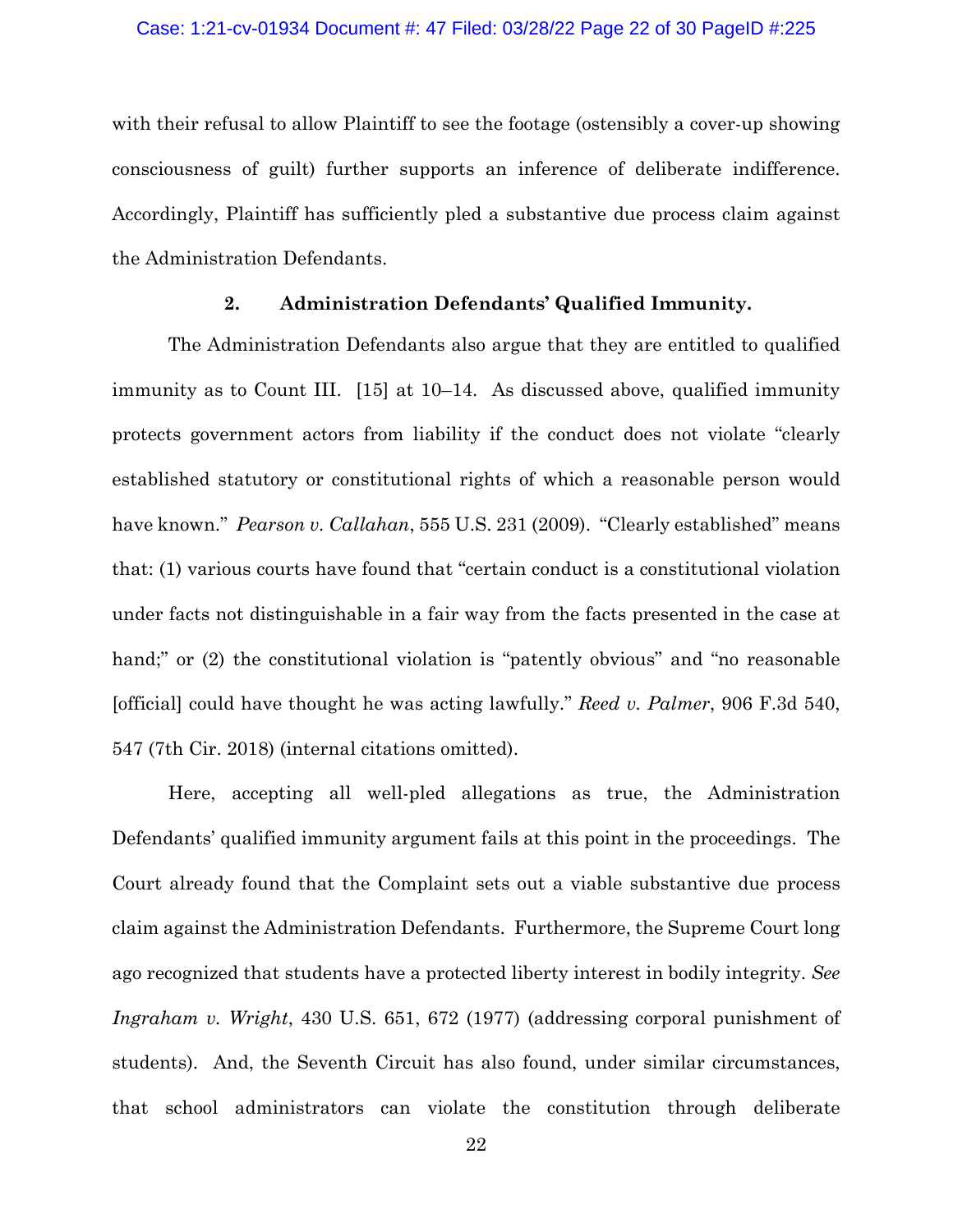## Case: 1:21-cv-01934 Document #: 47 Filed: 03/28/22 Page 23 of 30 PageID #:226

indifference to student abuse—by affirmatively covering it up, turning a blind eye to it, or enacting policies that allow it to flourish. *See, e.g. Grindle*, 599 F.3d at 590 (finding deliberate indifference for turning a blind eye and covering up student abuse and affirming denial of qualified immunity); *J.O.,* 909 F.2d at 272 (same). Accordingly, based on the current record, the Administration Defendants are not entitled to qualified immunity on Count II via a motion to dismiss.

#### Е. **Failure to Intervene (Count III)**

Plaintiff also alleges a "failure to intervene" theory of liability against the Administration Defendants and Defendant Norton for failing to intervene to stop N.M.'s physical abuse. [1] Count III. A state actor may be liable for failing to intervene "in an imminent or ongoing constitutional violation." *Sandra T.E. v. Sperlik*, 639 F. Supp. 2d 912, 920 (N.D. Ill. 2009). These claims frequently arise in excessive force cases against police officers where one officer is present during the incident but fails to stop other officers from using excessive force. *See, e.g., Abdullahi v. City of Madison*, 423 F.3d 763, 774 (7th Cir. 2005). To succeed, a plaintiff must establish that the defendant knew of the alleged violation; it is not enough to allege that the defendant "should have known." *Sperlik*, 639 F. Supp. at 920. Further, a state actor may only be liable under a failure to intervene theory "if he or she fails to intervene in an imminent or ongoing constitutional violation." *Id*.

As to the Administration Defendants, Plaintiff reiterates the arguments she made in support of her substantive due process claim. [21] at 9. But a failure to intervene theory does not impose liability for "failing to prevent (or predict)" a future constitutional violation, even if the state actor knows of and ignores risk of this future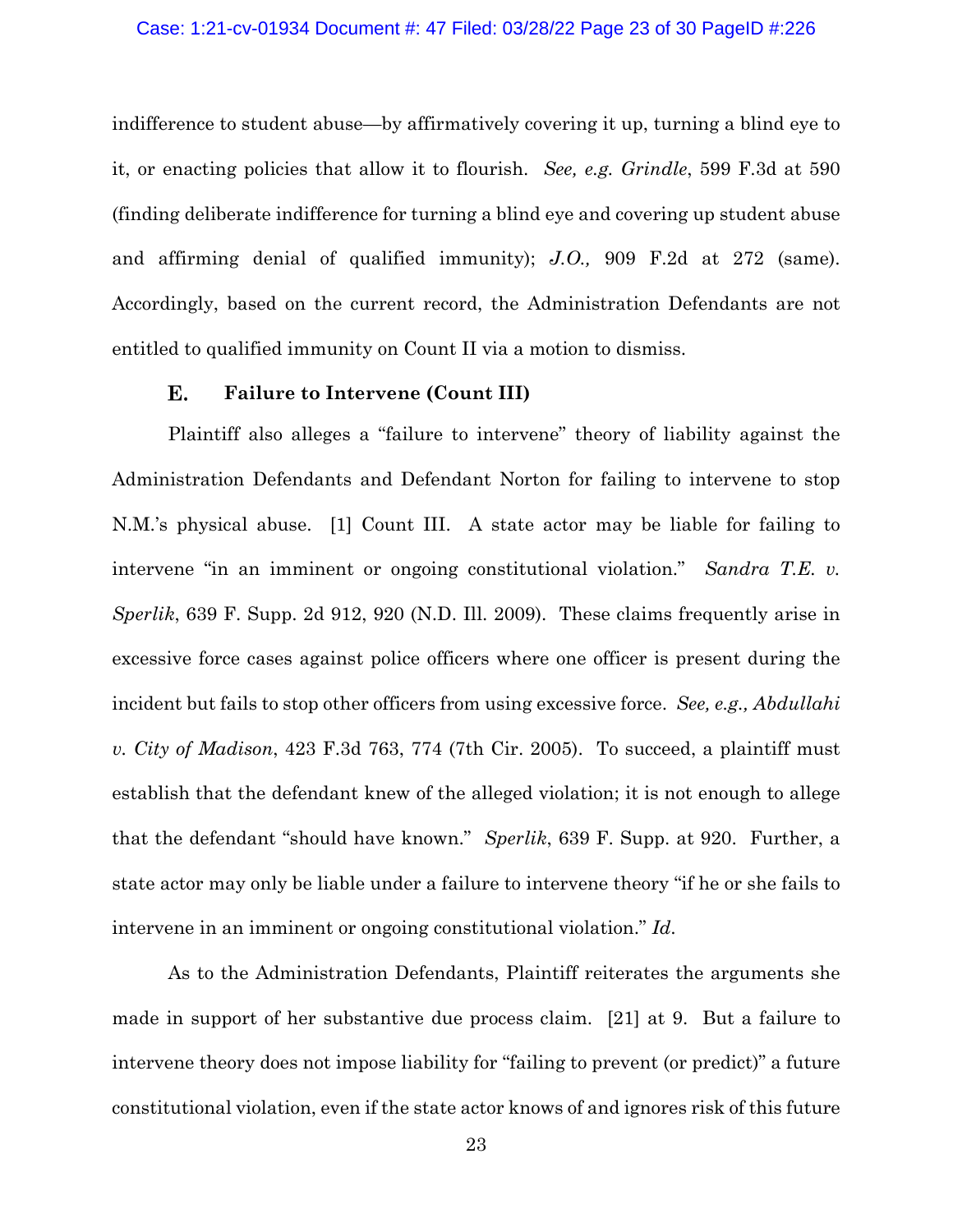## Case: 1:21-cv-01934 Document #: 47 Filed: 03/28/22 Page 24 of 30 PageID #:227

violation. *Sandra T.E.*, 639 F. Sup. at 920. Although Plaintiff adequately alleges a substantive due process claim against the Administration Defendants based on deliberate indifference, Plaintiff does not adequately allege a claim for failure to intervene. That is, even if they turned a blind eye to student abuse (which allowed it to flourish and caused N.M.'s abuse), Plaintiff does not sufficiently allege that they knew of and then failed to intervene in imminent abuse of N.M. Accordingly, Plaintiff has not properly alleged a failure to intervene theory against the Administration Defendants.

As to Defendant Norton, Plaintiff argues that Norton knew or should have known of "Izquierdo's and Aguirre's abuses and failed to address them." [42] at 4 (quoting [1] ¶ 2). This argument fails for the same reasons as the intervention claims against the Administration Defendants. Plaintiff must allege that Defendant Norton knew (not just that she should have known) of N.M.'s abuse either imminently before it occurred or while it was ongoing. Plaintiff fails to do so.

Finally, in support of her failure to intervene claim against Defendant Norton, Plaintiff argues that "Norton participated in a knowing coverup upon learning of Izquierdo's physical attack" and "was placed on leave by her employer" when the facts surfaced. [42] at 4 (citing [1]  $\P$  17–18, 41–42). Plaintiff fails to explain how these allegations support a failure to intervene claim against Norton. The alleged "coverup" occurred after N.M.'s parent reported the suspected abuse, and the Complaint alleges that Norton was placed on leave because of her own conduct toward N.M. in the classroom, not because of possible involvement in Izquierdo's subsequent abuse.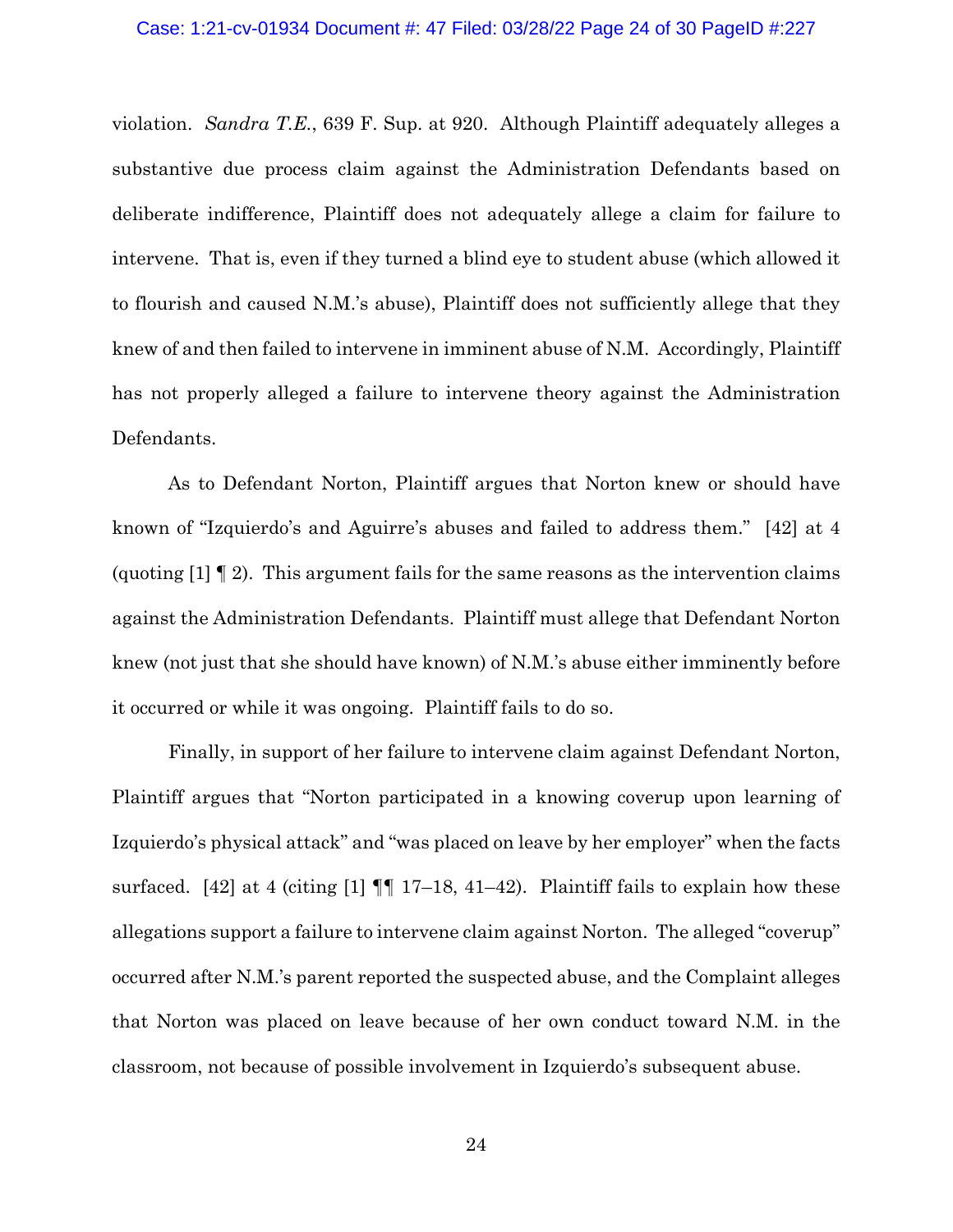## Case: 1:21-cv-01934 Document #: 47 Filed: 03/28/22 Page 25 of 30 PageID #:228

Accordingly, the Court dismisses without prejudice Count III as to the Administration Defendants and Defendant Norton.

### F. **Monell Claim (Count IV)**

The Court now turns to Plaintiff's Count IV *Monell* Claim against Defendant SEDOL. *See Monell v. Dep't of Social Srvcs.*, 436 U.S. 658 (1978). Among other things, Plaintiff alleges that SEDOL caused N.M.'s injuries through *de facto* policies of: (1) using isolation rooms as a form of punishment without monitoring them; (2) using physical force to put or keep students in isolation rooms; and (3) keeping students in isolation rooms for prolonged periods. [1] ¶¶ 95, 100–101. Plaintiff also alleges that SEDOL failed to promulgate rules or properly train, supervise, discipline, monitor, or control staff on: (1) crisis techniques; (2) when and how to use physical contact with students; and (3) investigating and meaningfully disciplining staff abuse of students. *Id*. ¶¶ 95–96, 101, 105. Plaintiff also alleges that SEDOL knew or should have known about the widespread and routine physical and psychological staff abuse of students at Gages Lake School. *Id.* ¶ 106

Under *Monell*, a municipal entity may be liable for depriving a plaintiff of constitutional rights only if the entity caused the deprivation. 436 U.S. at 691–92. Liability under *Monell* remains "difficult to establish precisely because of the care the law has taken to avoid holding a municipality responsible for an employee's misconduct." *J.K.J. v. Polk Cnty.*, 960 F.3d 367, 377 (7th Cir. 2020), *cert. denied sub nom. Polk Cnty., Wis. v. J.K. J.*, 141 S. Ct. 1125 (2021) (citing *Monell*, 436 U.S. at 690–91). To establish that a municipality caused a deprivation, a plaintiff may allege "an express policy (embodied, for example, in a policy statement, regulation, or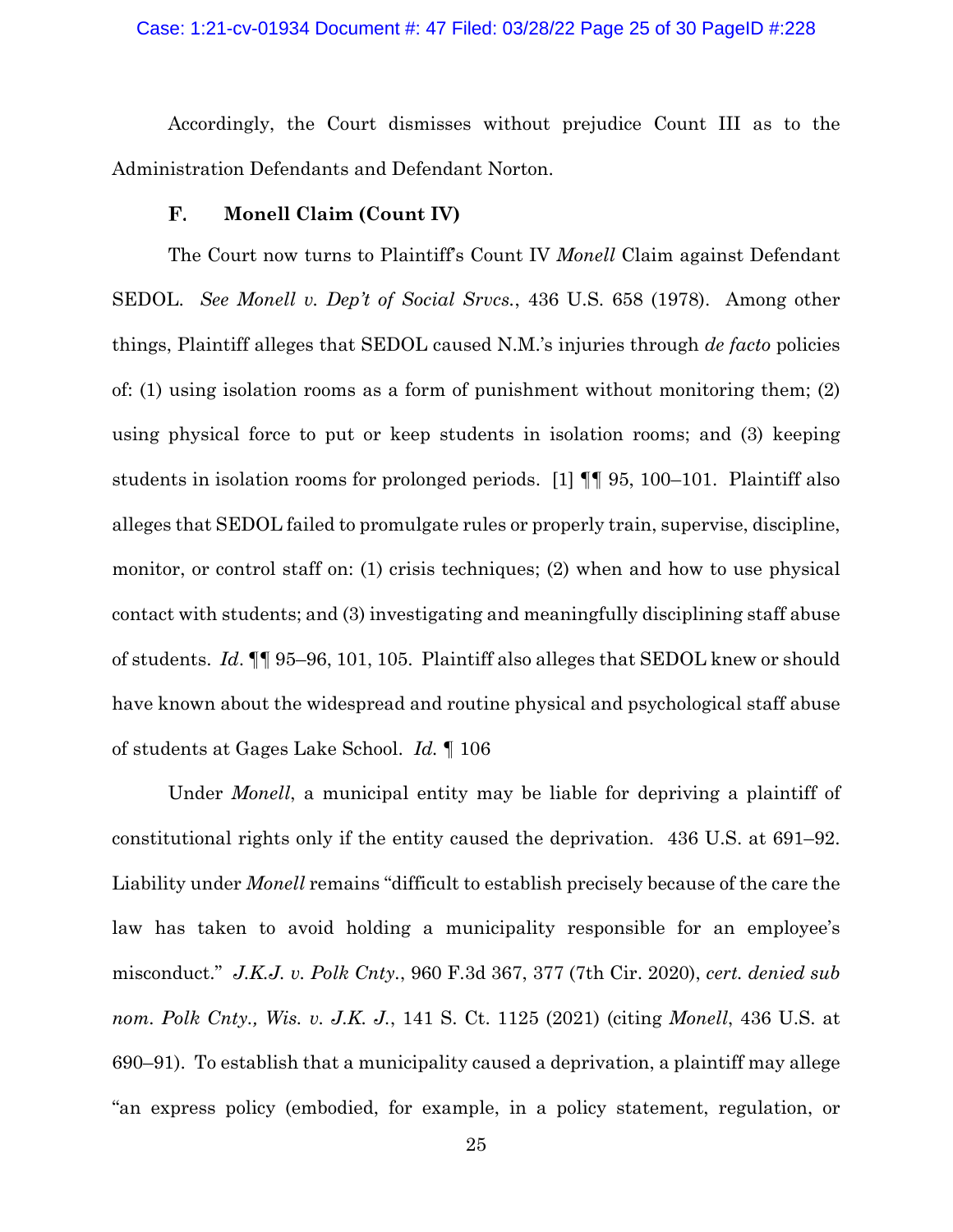## Case: 1:21-cv-01934 Document #: 47 Filed: 03/28/22 Page 26 of 30 PageID #:229

decision officially adopted by municipal decisionmakers), an informal but established municipal custom, or even the action of a policymaker authorized to act for the municipality." *J.K.J.*, 960 F.3d at 377 (citing *Glisson v. Ind. Dept. of Corr.*, 849 F.3d 372, 379 (7th Cir. 2017)). Plaintiff "must also demonstrate that, through its deliberate conduct, the municipality was the 'moving force' behind the injury alleged"—that is, Plaintiff must "show that the municipal action was taken with the requisite degree of culpability and must demonstrate a direct causal link between the municipal action and the deprivation of federal rights." *J.K.J.*, 960 F.3d at 377 (quoting *Bd. of Comm'rs of Bryan Cnty. v. Brown*, 520 U.S. 397, 403–04 (1997) and citing *Monell*, 436 U.S. at 694).

Here, Plaintiff's *Monell* claim rests in part on SEDOL's alleged inaction: its failure to enact rules or implement proper training. "[A] 'policy of inaction' in light of notice that its program will cause constitutional violations 'is the functional equivalent of a decision by the [municipality] itself to violate the Constitution.'" *J.K.J.*, 960 F.3d at 378 (quoting *Connick v. Thompson*, 563 U.S. 51, 61–62 (2011)). The requisite "notice" may "come from a pattern of past similar violations; other times it will come from evidence of a risk so obvious that it compels municipal action." *J.K.J.*, 960 F.3d at 381. Furthermore, failure to train can give rise to *Monell* liability in limited circumstances where the failure reflects "a high degree of culpability on the part of the policymaker." *Cornfield by Lewis v. Consolidated High Sch. Dist. No. 230,* 991 F.2d 1316, 1327 (7th Cir. 1993). To avoid using a failure to train theory to create vicarious municipal liability, the plaintiff typically must show "a pattern of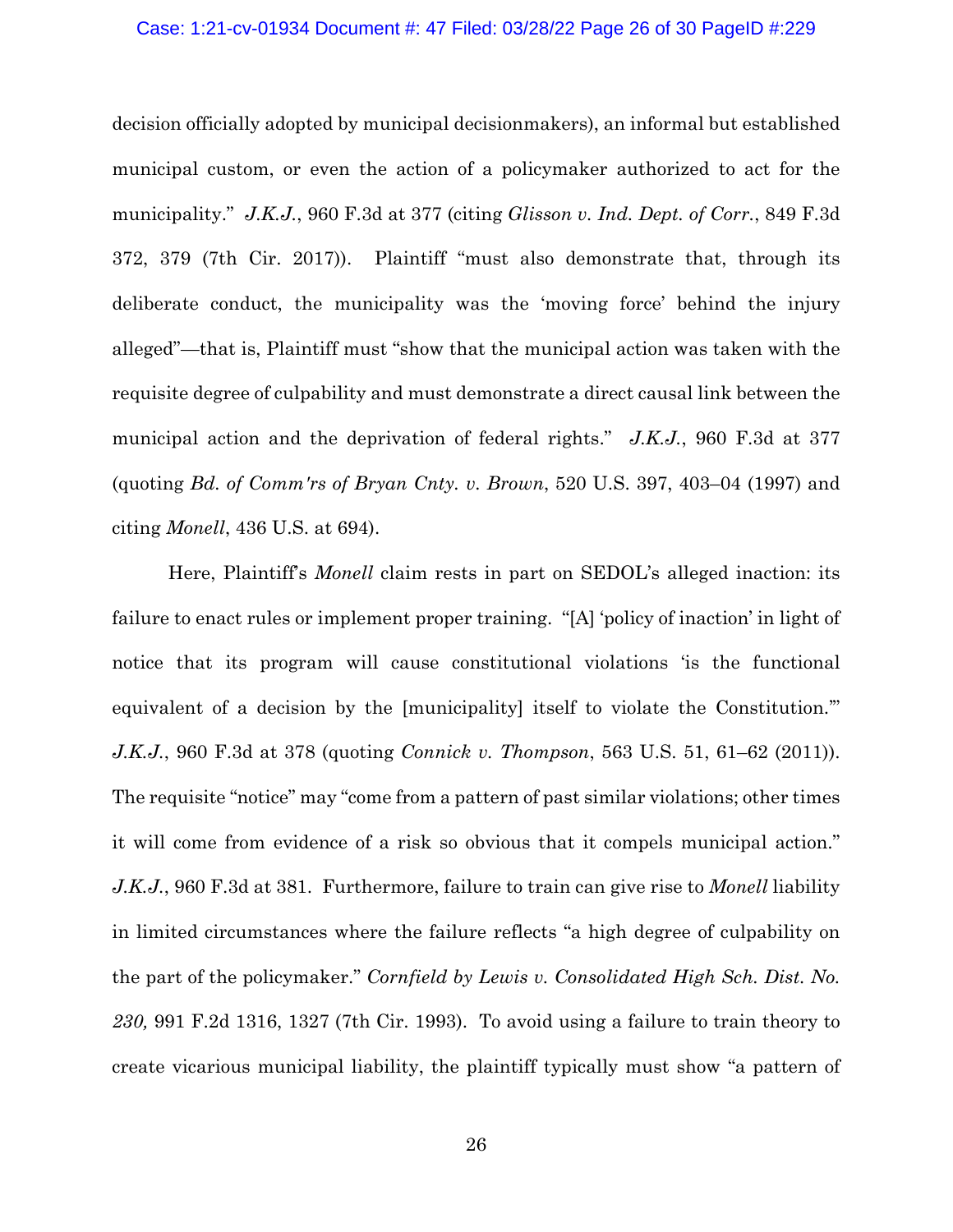## Case: 1:21-cv-01934 Document #: 47 Filed: 03/28/22 Page 27 of 30 PageID #:230

similar constitutional violations by untrained employees…to demonstrate deliberate indifference" by policymakers who "knew or should have known the training was inadequate and nevertheless disregarded the consequences." *Sanchez v. Garcia*, No. 12 C 6347, 2015 WL 2097606, at \*5 (N.D. Ill. May 4, 2015) (quoting and citing *Connick*, 563 U.S. at 61).

Taking together the alleged *de facto* isolation room policies and SEDOL's failure to train its staff, Plaintiff sufficiently states a *Monell* claim. Plaintiff alleges that SEDOL administrators with final policy-making authority created policies of overusing isolation rooms, frequently as a form of punishment. And SEDOL failed to adequately train its staff, teachers and paraprofessionals in how to diffuse situations when students became disruptive or upset, or when and how to use physical contact with students. Pursuant to this alleged policy, Gages Lake made abundant use of isolation rooms—1,700 instances in the 2018–2019 school year with a quarter of those punitive, *id.* ¶ 61. And, in only a one-month period, these allegedly undertrained staff abused at least eight students in the isolation rooms, including N.M. [1] ¶ 66. For purposes of a motion to dismiss, this suffices to show a "pattern of similar constitutional violations," *Sanchez*, 2015 WL 2097606, at \*5, and a "risk so obvious that it compels municipal action," *J.K.J.*, 960 F.3d at 381. It also suffices to show a direct causal link to N.M.'s constitutional deprivations. Accordingly, Plaintiff adequately alleges a *Monell* claim.

For the first time in reply, however, Defendant SEDOL also argues that it does not have the capacity to be sued. It argues that under Illinois law, 105 ILCS 5/10-2,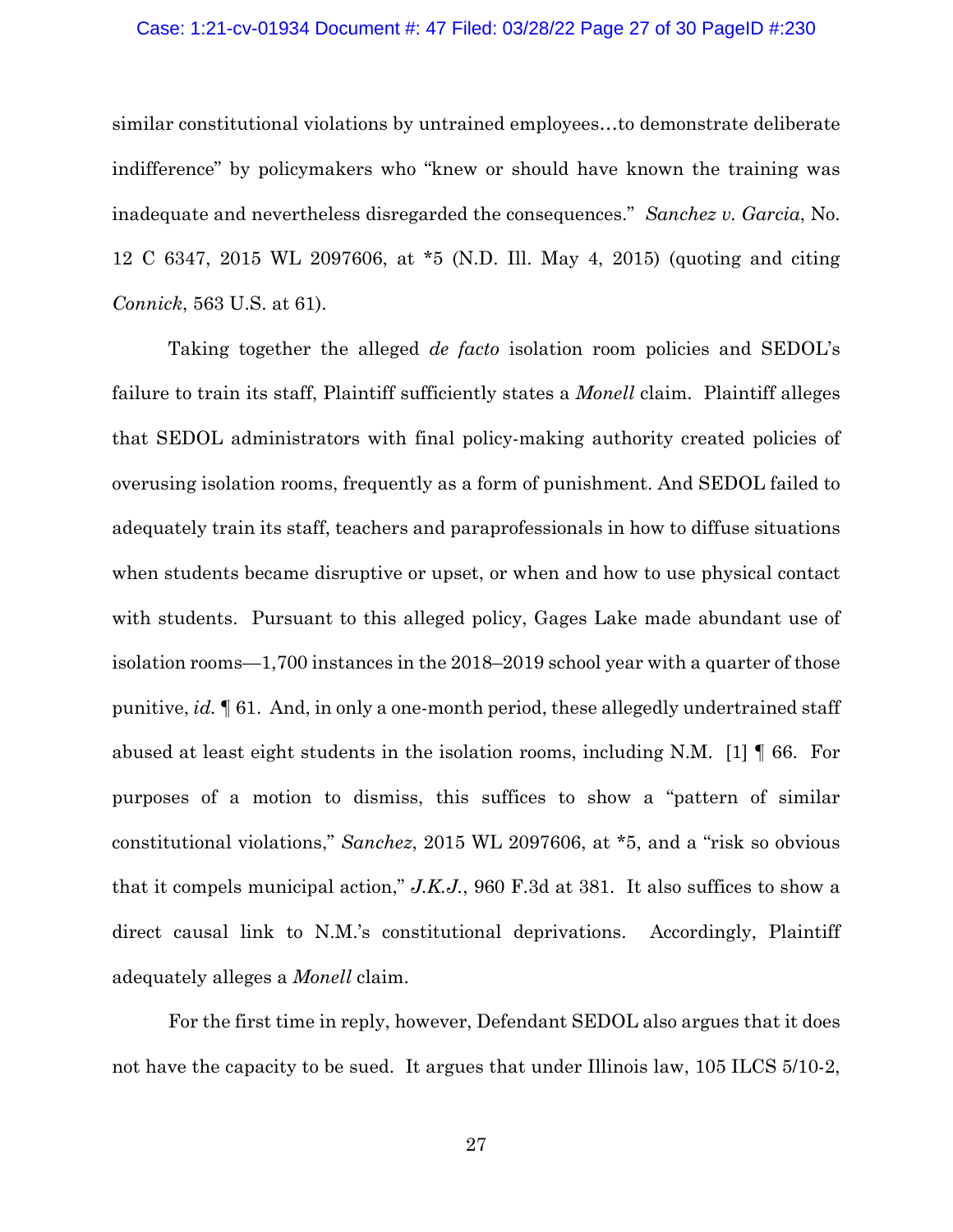## Case: 1:21-cv-01934 Document #: 47 Filed: 03/28/22 Page 28 of 30 PageID #:231

only a school district's board of education is amenable to suit. [33] at 14 n.3. Although the Court generally does not entertain arguments newly raised in reply, the parties and Court will only waste resources if Plaintiff continues with claims against the wrong defendant. Furthermore, Plaintiff agreed to dismiss her official capacity claims against the individual defendants only because *Defendants* (including SEDOL) argued in their opening motion that these official capacity claims are redundant to Plaintiff's claims against SEDOL, [1] at 15.

Based on the Court's review of 105 ILCS 5/10-2 and relevant caselaw, it appears that SEDOL cannot be sued. An Illinois school district is merely a geographic area. *See Coony v. Soc'y of Mount Carmel*, 389 N.E.2d 549, 551 (Ill. 1979); 105 ILCS 5/1-3. Illinois courts have held that Illinois' school code "expressly authorizes a board of education to sue and be sued in court proceedings" and a school district lacks the capacity for suit "unless specifically authorized" in "a companion statute." *Bd. Of Educ. of Bremen High Sch. Dist. No. 228 v. Mitchell*, 899 N.E.2d 1160, 1166 (Ill. App. Ct. 2008); *see also Snow v. J. Sterling Morton High Sch. Dist. 201*, No. 16-cv-2685, 2016 WL 5391222, at \*2 (N.D. Ill. Sept. 27, 2016) (dismissing Title VII claim against school district with leave to amend to name the board of education); *Klean v. Bd. Of Educ. of Proviso Twnshp Sch. Dist. 2019*, *et al.*, No. 08 C 6233, 2010 WL 3732218, at \*2 (N.D. Ill. Sept. 17, 2010) (dismissing *Monell* claim against a school district because only the Board, not district, was amenable to suit).

Plaintiff's Complaint does not identify an Illinois statute that permits suit against SEDOL. Accordingly, it appears that 105 ILS 5/10-2 governs, and Plaintiff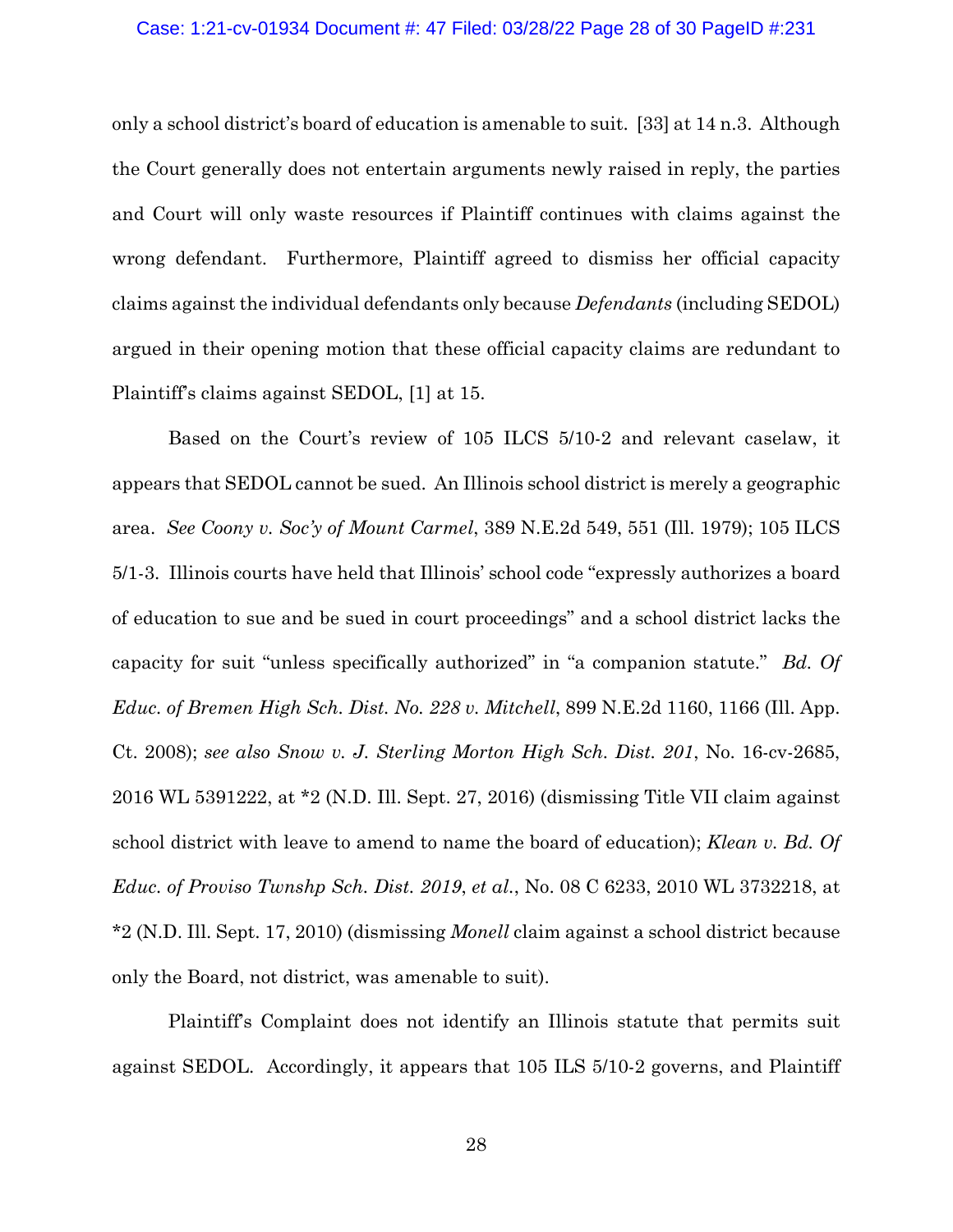## Case: 1:21-cv-01934 Document #: 47 Filed: 03/28/22 Page 29 of 30 PageID #:232

should have named SEDOL's Board of Education for her *Monell* and state law indemnification claims. On that technical basis, the Court grants, without prejudice, Defendants' motion to dismiss Plaintiff's *Monell* and state law indemnification claims against SEDOL so that she may amend her Complaint to name the proper entity as a defendant.